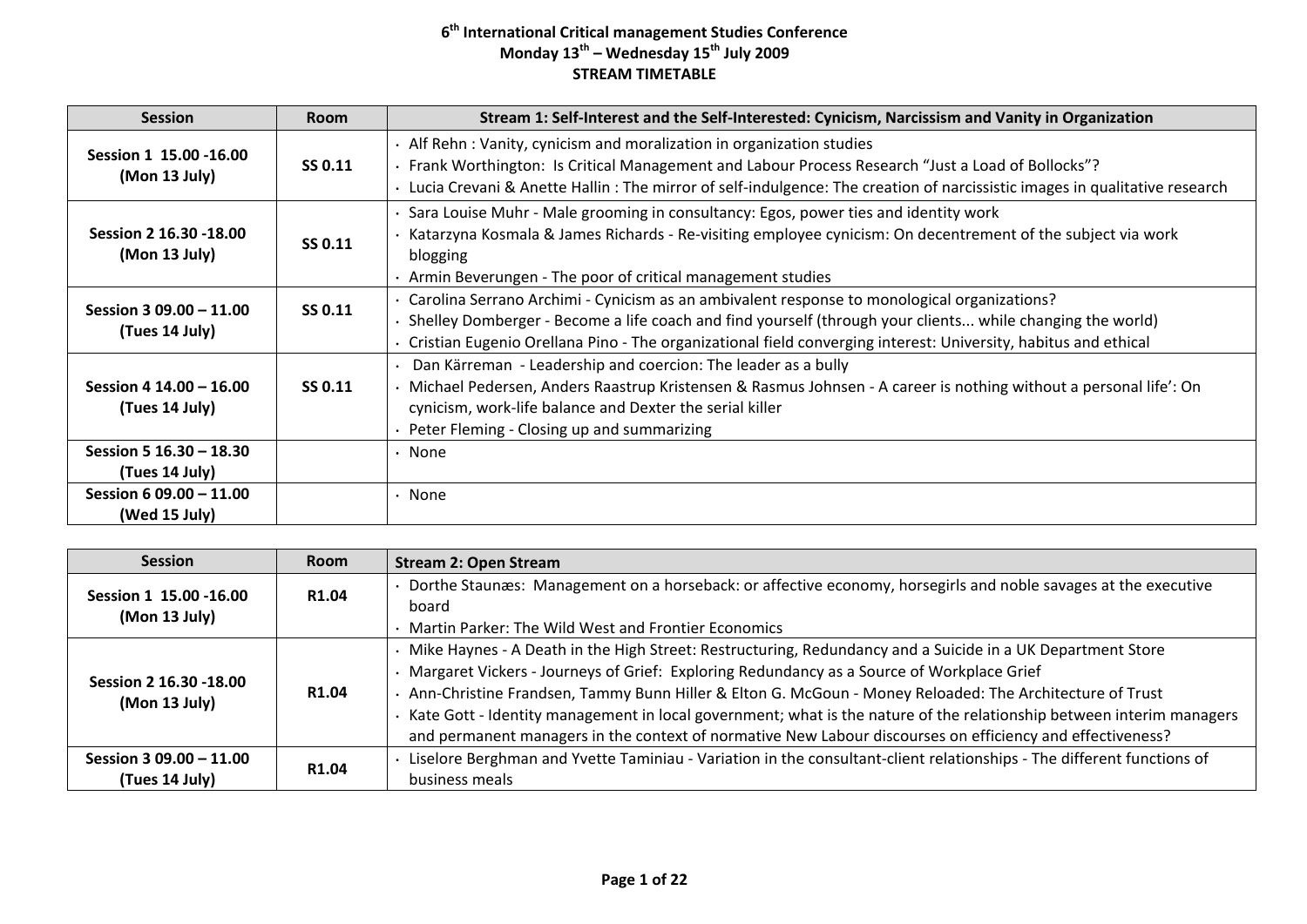|                         |       | · Charlotta Levay: Food works: Organised translation of weight control knowledge                                         |
|-------------------------|-------|--------------------------------------------------------------------------------------------------------------------------|
|                         |       | • Diane Skinner: Caring for the Organic Self: An Exploration of the Production of Organic Food Subjectivities            |
|                         |       | · Torkild Thanem: 'Are you sure you should be eating that?' Healthy eating and bodily resistance in workplace health     |
|                         |       | promotion                                                                                                                |
|                         |       | David Weir: Eating together on the 1950s farm: an ethnographic account of food, communality and reward in 1950s          |
|                         |       | agriculture                                                                                                              |
|                         |       | Kaveh Farhadi & Seyed Hamid Reza Rahmani -Moral Co-operative Behaviour in Agricultural Economics of Iranian              |
|                         |       | Peasants' Society                                                                                                        |
|                         |       | $\cdot$ Hsu - The meaning and meaninglessness of CSR – a case study in China                                             |
| Session 4 14.00 - 16.00 | R1.04 | Juliane Reinecke - The Ethical Economy and Fair Trade - The Commodification of Responsibility or New Politics of         |
| (Tues 14 July)          |       | Resistance?                                                                                                              |
|                         |       | Ingo Winkler: Regulating Identities via Corporate Codes of Ethics: Analyzing the Codes of the German Dax30-              |
|                         |       | Companies                                                                                                                |
|                         |       | Masoud Shadnam - Critical Management Studies on Morality in Organizations: A Review and Theory Development               |
|                         |       | · Luc K. Audebrand - (Re)Introducing the Fourth Institutional Pillar: Cathetic Manipulation by Media during Early Stages |
|                         |       | of Field Structuration                                                                                                   |
| Session 5 16.30 - 18.30 | R1.04 | · Harry J. Van Buren III - Rank-and-File Employees as a Commons: A Critical Perspective on Justice for Low Wage          |
| (Tues 14 July)          |       | Workers                                                                                                                  |
|                         |       | • Adam Rostis - Crisis, the Case Study, and Critical Management Education                                                |
|                         |       | · Giuseppe Scaratti, Silvio Ripamonti, & Mara Gorli - Practice-based paths for inquiring and assessing in organization   |
|                         |       | · E. Konstantinou and R Fincham - The gift of knowledge - applying a Maussian exchange framework to knowledge            |
| Session 6 09.00 - 11.00 |       | sharing                                                                                                                  |
|                         | R1.04 | Robert Jones, Michela Betta and James Latham - The lean empire strikes back - Employing the discourse of 'learning'      |
| (Wed 15 July)           |       | to suppress pluralism in a lean system                                                                                   |
|                         |       | Rowland Curtis - Inter-Views or a View from Nowhere? An Experiment in Method"                                            |
|                         |       |                                                                                                                          |

| <b>Session</b>          | <b>Room</b> | Stream 3: ICTs and Globalization |
|-------------------------|-------------|----------------------------------|
| Session 1 15.00 - 16.00 |             | None                             |
| (Mon 13 July)           |             |                                  |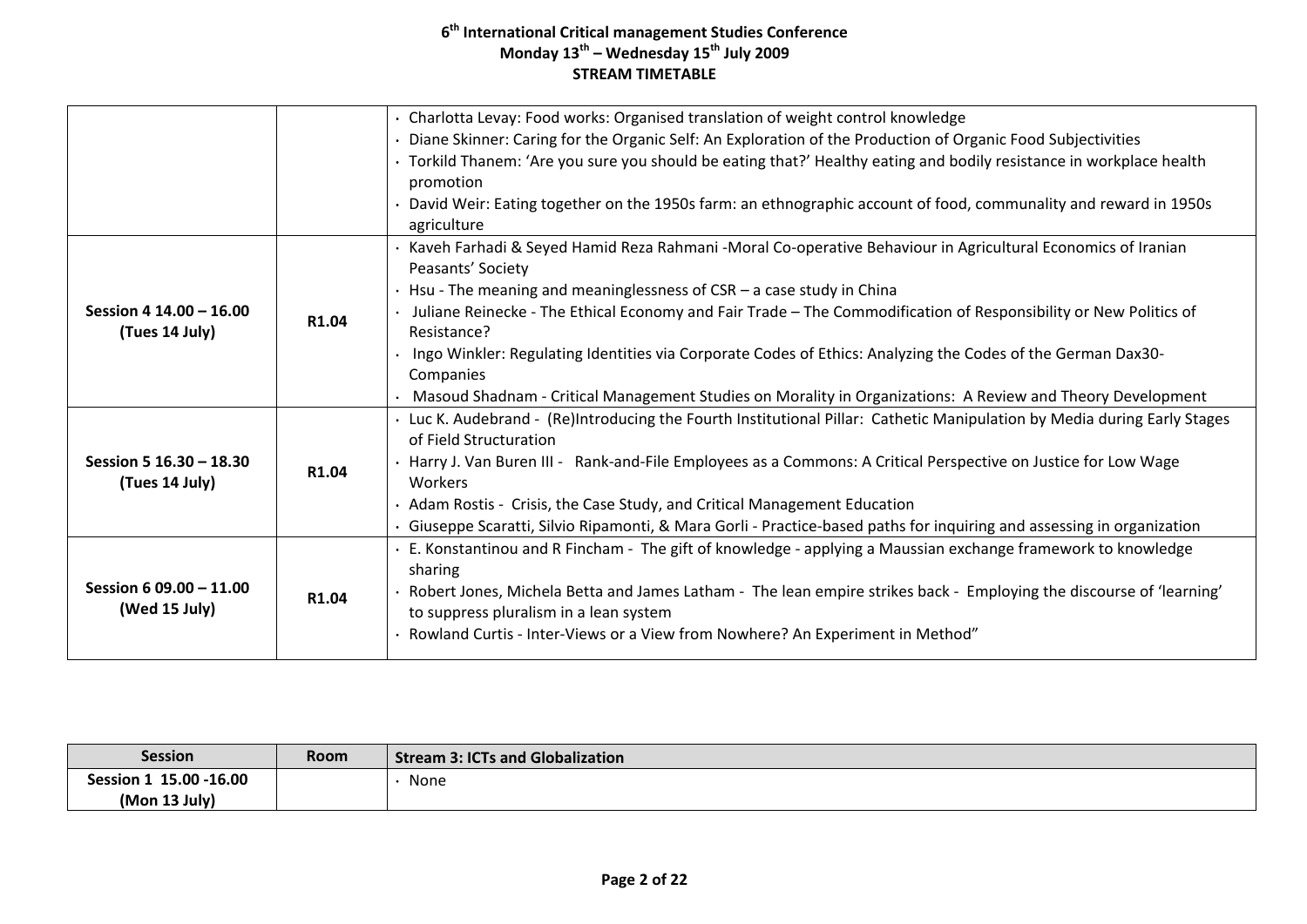| Session 2 16.30 - 18.00<br>(Mon 13 July)  | <b>SS0.03</b> | Fay Cobb Payton - Obama's grassroots community organization: ICTs, political activism and mobilization<br>Steve Walker and Miguel Martinez Lucio - Trace elements: European trade unions, technology and change<br>Wifak Houij-Geddana - Investigating the relationship between collective action and technological innovations in the<br>context of the microfinance movement<br>Donald Falconer - Information System education: the imperative for critical responses to the technological world of<br>global capitalism                                                                 |
|-------------------------------------------|---------------|--------------------------------------------------------------------------------------------------------------------------------------------------------------------------------------------------------------------------------------------------------------------------------------------------------------------------------------------------------------------------------------------------------------------------------------------------------------------------------------------------------------------------------------------------------------------------------------------|
| Session 3 09.00 - 11.00<br>(Tues 14 July) | <b>SS0.03</b> | · Teresa Marcon - Through the looking glass: ICTs, software exports and offshore IT outsourcing. The discourse in India<br>1972-2005<br>Eleanor Sarra Cornel - Factors affecting attrition rates of employees in the business process outsourcing and call centre<br>industries in the Philippines<br>· Jose m Alcaraz and Miquel Domenech - Shanghai-ed? eHR software and the management of people in emerging China<br>Okwach Agaji, Olive Sifuna and Salome Omamo - Gender, ICTs and development/ICTs and empowerment: professional<br>women empowered to succeed in Kenya's ICT sector |
| Session 4 14.00 - 16.00                   |               | None                                                                                                                                                                                                                                                                                                                                                                                                                                                                                                                                                                                       |
| (Tues 14 July)                            |               |                                                                                                                                                                                                                                                                                                                                                                                                                                                                                                                                                                                            |
| Session 5 16.30 - 18.30                   |               | None                                                                                                                                                                                                                                                                                                                                                                                                                                                                                                                                                                                       |
| (Tues 14 July)                            |               |                                                                                                                                                                                                                                                                                                                                                                                                                                                                                                                                                                                            |
| Session 6 09.00 - 11.00                   |               | None                                                                                                                                                                                                                                                                                                                                                                                                                                                                                                                                                                                       |
| (Wed 15 July)                             |               |                                                                                                                                                                                                                                                                                                                                                                                                                                                                                                                                                                                            |

| <b>Session</b>                            | <b>Room</b>   | <b>Stream 4: Organizational Memory, History and Forgetting</b>                                                                                                                                                                                                                                                                                                                    |
|-------------------------------------------|---------------|-----------------------------------------------------------------------------------------------------------------------------------------------------------------------------------------------------------------------------------------------------------------------------------------------------------------------------------------------------------------------------------|
| Session 1 15.00 -16.00                    | SS0.017       | Michael Rowlinson: Introduction and Welcome Memory, History, Forgetting, and Organization                                                                                                                                                                                                                                                                                         |
| (Mon 13 July)                             |               | Anna Linda Musacchio Adorisio: Studying collective memory in the workplace: a sociological perspective                                                                                                                                                                                                                                                                            |
| Session 2 16.30 - 18.00                   |               | None                                                                                                                                                                                                                                                                                                                                                                              |
| (Mon 13 July)                             |               |                                                                                                                                                                                                                                                                                                                                                                                   |
| Session 3 09.00 - 11.00<br>(Tues 14 July) | SS0.017       | Gabrielle Durepos & Albert J. Mills - Founding Out: An Antic-History account of history and the establishment of Pan<br>American Airways<br>Cagri Topal - Traditional Firm History and the Possibility of Alternative Histories<br>Alessandra Mello ad Costa - The Uses and Abuses of Memory: Contributions of the Historical Perspective to the<br><b>Organizational Studies</b> |
| Session 4 14.00 - 16.00<br>(Tues 14 July) | <b>SS0.03</b> | Niels Christian Nickelsen - Organizational memory and multi-professionalism - making connections at a hospice<br>Patrick Reedy -From Collective Struggle to Customer Service: The story of how self help and mutual aid were                                                                                                                                                      |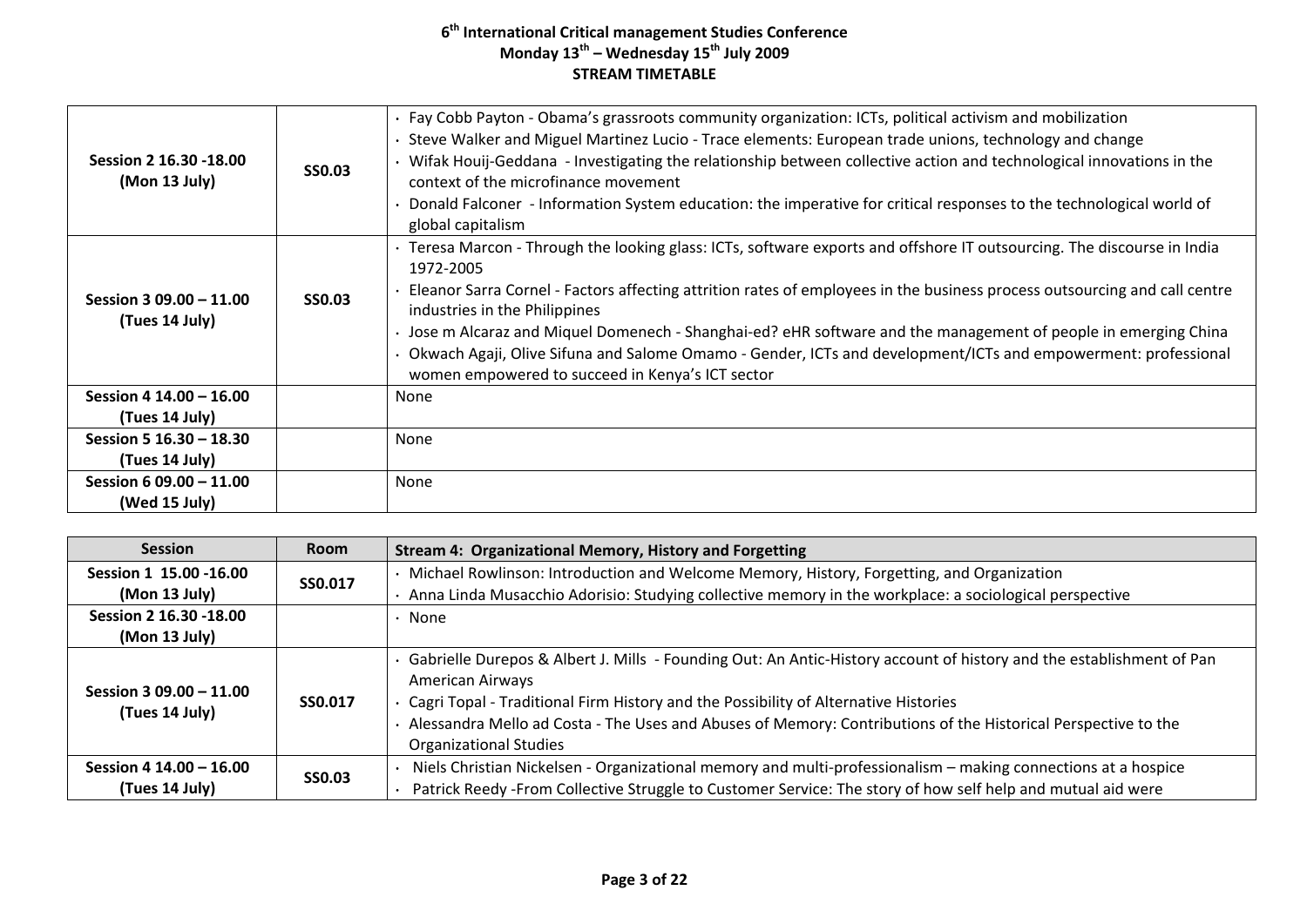|                                           |                | suppressed by the establishment of the welfare state and then co-opted by market managerialism<br>Paul duGay - In Defence of Mandarins, or recovering the 'core business' of public management                                                                                                                            |
|-------------------------------------------|----------------|---------------------------------------------------------------------------------------------------------------------------------------------------------------------------------------------------------------------------------------------------------------------------------------------------------------------------|
| Session 5 16.30 - 18.30<br>(Tues 14 July) | <b>SSO.03</b>  | Hugo Gaggiotti - Airbrushing Organizational Memory<br>Kostas Amiridis - The ethos of business, work and technology in Ernst Jünger's novel 'The Glass Bees' (1957)<br>James Latham, Robert Jones & Michela Beta - The Price of our Desire for Stability and Order: An analysis of Logocentric<br><b>Bonding Processes</b> |
| Session 6 09.00 - 11.00<br>(Wed 15 July)  | <b>SS.0.03</b> | Rebecca Casbeard & Charles Booth - 'Slavery Heritage in Bristol: History, Memory and Forgetting.'<br>Olof Brunninge, Björn Kjellander, Jenny Helin - Corporate Museums as Creators of Organizational Memory                                                                                                               |

| <b>Session</b>                            | <b>Room</b>       | <b>Stream 5: Whole Lives</b>                                                                                                                                                                                                                                                                                                                                                                                                                                                                                                                                 |
|-------------------------------------------|-------------------|--------------------------------------------------------------------------------------------------------------------------------------------------------------------------------------------------------------------------------------------------------------------------------------------------------------------------------------------------------------------------------------------------------------------------------------------------------------------------------------------------------------------------------------------------------------|
| Session 1 15.00 - 16.00<br>(Mon 13 July)  | <b>SS0.03</b>     | Steve McKenna: Accessing 'broader lives' and the 'broader person': a case study of Doug: independent expatriate: in<br>the context of adjustment<br>Akram Al Arriss: Personal, professional and societal influences shaping career: A study of Lebanese self-initiated<br>expatriates' 'whole lives'<br>Francesca Bargiela & Hiromasa Tanaka: Conceptualising 'whole lives' across cultures and across languages: An<br>experiment in dialectic                                                                                                              |
| Session 2 16.30 - 18.00<br>(Mon 13 July)  |                   | None                                                                                                                                                                                                                                                                                                                                                                                                                                                                                                                                                         |
| Session 3 09.00 - 11.00<br>(Tues 14 July) |                   | None                                                                                                                                                                                                                                                                                                                                                                                                                                                                                                                                                         |
| Session 4 14.00 - 16.00<br>(Tues 14 July) | <b>SS0.18</b>     | · Julia Richardson- Flexwork in Canada: Coping with dis-ease<br>Susanne Tietze & Gill Musson-Images of identity work: insights from an empirical study of home-located producers<br>· Jana Costas -I don't feel like a whole person: shifting workplace boundaries and experiences of liminality<br>Dalvir Samra-Fredericks - The Retrieval of Character? - Managerial elites and the parameters for virtue and moral<br>agency<br>Cecile Rozuel - The Moral Threat of Compartmentalization<br>Kristine Vedal Storkersen - Living one life - working another |
| Session 5 16.30 - 18.30<br>(Tues 14 July) | R <sub>1.03</sub> | Holly Marsh - Identity as a 'whole life' project: the case of retirement<br>Christian Gaertner - Whole lives: mind, body and practices<br>Stephen Sloane - The role of the organizational participant as revealed by film stories                                                                                                                                                                                                                                                                                                                            |
| Session 6 09.00 - 11.00<br>(Wed 15 July)  |                   | None                                                                                                                                                                                                                                                                                                                                                                                                                                                                                                                                                         |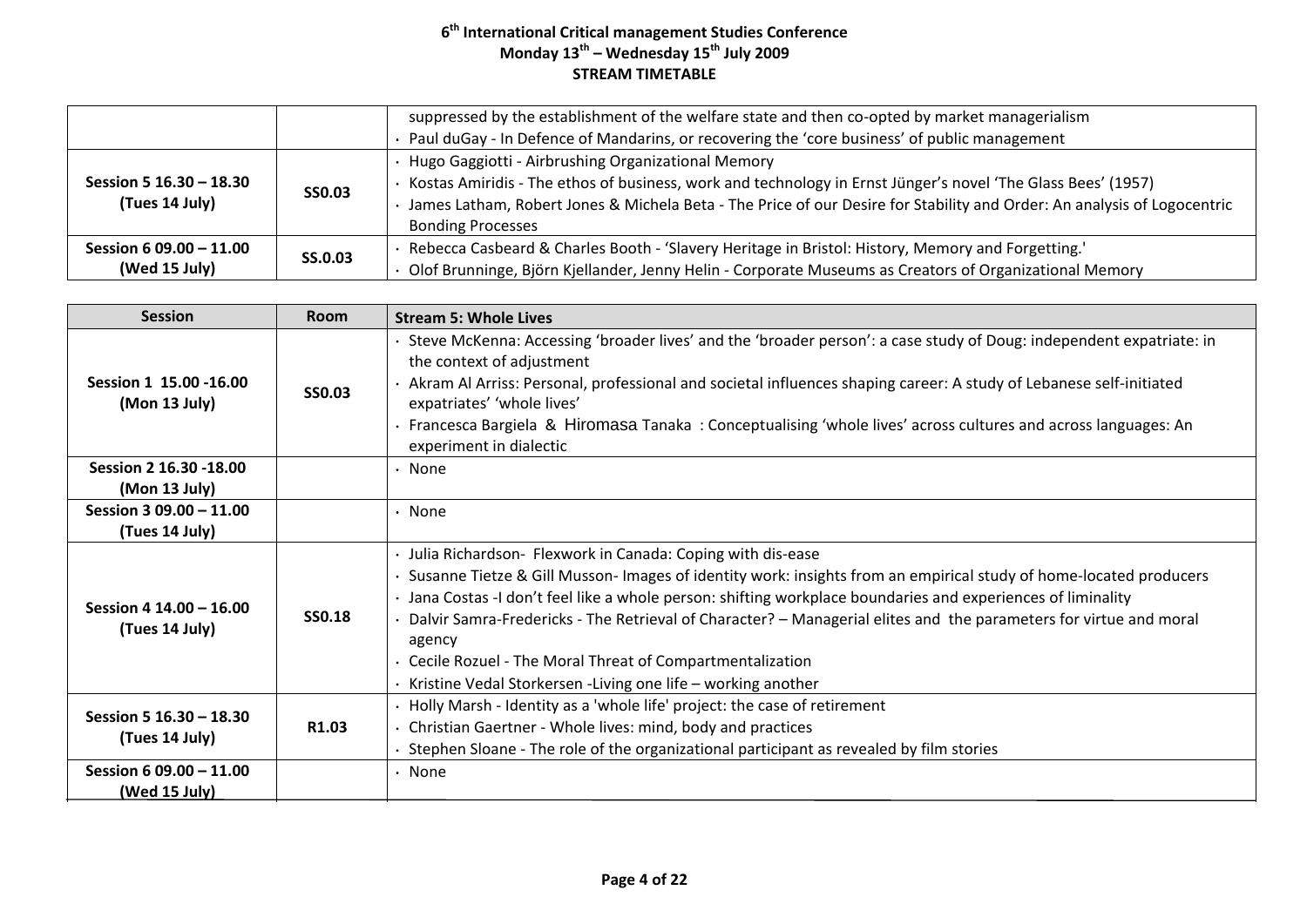| <b>Session</b>                            | <b>Room</b>   | Stream 6: Critical Perspectives on Strategy as Discourse and Practice                                                                                                                                                                                                                                                                                                                                                                                                                                                                                                                                                                                                                                                                                                                                     |
|-------------------------------------------|---------------|-----------------------------------------------------------------------------------------------------------------------------------------------------------------------------------------------------------------------------------------------------------------------------------------------------------------------------------------------------------------------------------------------------------------------------------------------------------------------------------------------------------------------------------------------------------------------------------------------------------------------------------------------------------------------------------------------------------------------------------------------------------------------------------------------------------|
| Session 1 15.00 - 16.00<br>(Mon 13 July)  | <b>SS0.20</b> | · Anna Larsson: As CEOs become strategists?<br>· Thomas Diefenbach: Senior managers' strategic decision-making practices: an interest-oriented approach<br>Chahrazad Abdallah: Strategy as rhetoric: The instrumental discourse of persuasion in a cultural organization                                                                                                                                                                                                                                                                                                                                                                                                                                                                                                                                  |
| Session 2 16.30 - 18.00<br>(Mon 13 July)  | <b>SS0.20</b> | · Florence Allard-Poesi - The strategist, this obscure object of desire<br>Robert Chia & Robin Holt - Bland strategy<br>Biswatosh Saha - Is an alternate reading of strategy possible? An exploration through the language of the traditional<br>Indian literati<br>Steven French - Exploring Epistemological Options for Strategic Management                                                                                                                                                                                                                                                                                                                                                                                                                                                            |
| Session 3 09.00 - 11.00<br>(Tues 14 July) | <b>SS0.20</b> | · Ann-Christine Frandsen - The neglected agenda of (IT) reforms in health care: What happen when medical practice<br>meets accounting - Towards 'value-driven strategizing nurses'?<br>Elena Raviola - Organizing technological change without changing technologies. The ideology of integration between<br>online and offline news work in newspapers.<br>Daniel Sage - The Building Site: Strategic Assembly or Assembling Strategy?<br>Olga Elena Cabrera Santacana - The stories and their discourses hidden inside a cultural diversity organizational context<br>Dragan Djurić & Benjamin Klein - On Reflective Dialogue in Strategic Renewal A Dynamic View on Social Learning<br>· Lorraine Gordon & Steven French - Exploring Epistemological Problems Related to the Current Economic Meltdown |
| Session 4 14.00 - 16.00<br>(Tues 14 July) |               | $\cdot$ None                                                                                                                                                                                                                                                                                                                                                                                                                                                                                                                                                                                                                                                                                                                                                                                              |
| Session 5 16.30 - 18.30<br>(Tues 14 July) | <b>SS0.20</b> | Mehmet Eymen Eryılmaz & Ali Fehmi Ünal - A Test of the "Contingent Ideologicalization of Managerial Tools" Thesis in<br>the Turkish Academic Balanced Scorecard Literature Context<br>· Pekka Pälli & Esa Lehtinen - Reconstructing strategy: Constructing and employing written and spoken genres in<br>meeting talk<br>· Virpi Sorsa & Eero Vaara - Strategy as authoring, editing and translation: Implications on subjectivity and power<br>Pete Thomas & Owen Leeds - Rhetorical and Discursive Strategies in the Preservation of the Strategic Management<br><b>Discipline</b><br>Halina Brown & Martin de Jong - Contested Governance in International Business: the Case of the Global Reporting<br>Initiative                                                                                    |
| Session 6 09.00 - 11.00<br>(Wed 15 July)  | <b>SS0.20</b> | · Michele Girotto & Joan Mundet Hiern - Strategic language and micro-practices influence on strategy performance: A<br>discursive approach to strategic planning process in the Higher Education Sector<br>Pikka-Maaria Laine & Johanna Moisander - Regimes of truth about strategy and strategizing - implications for business                                                                                                                                                                                                                                                                                                                                                                                                                                                                          |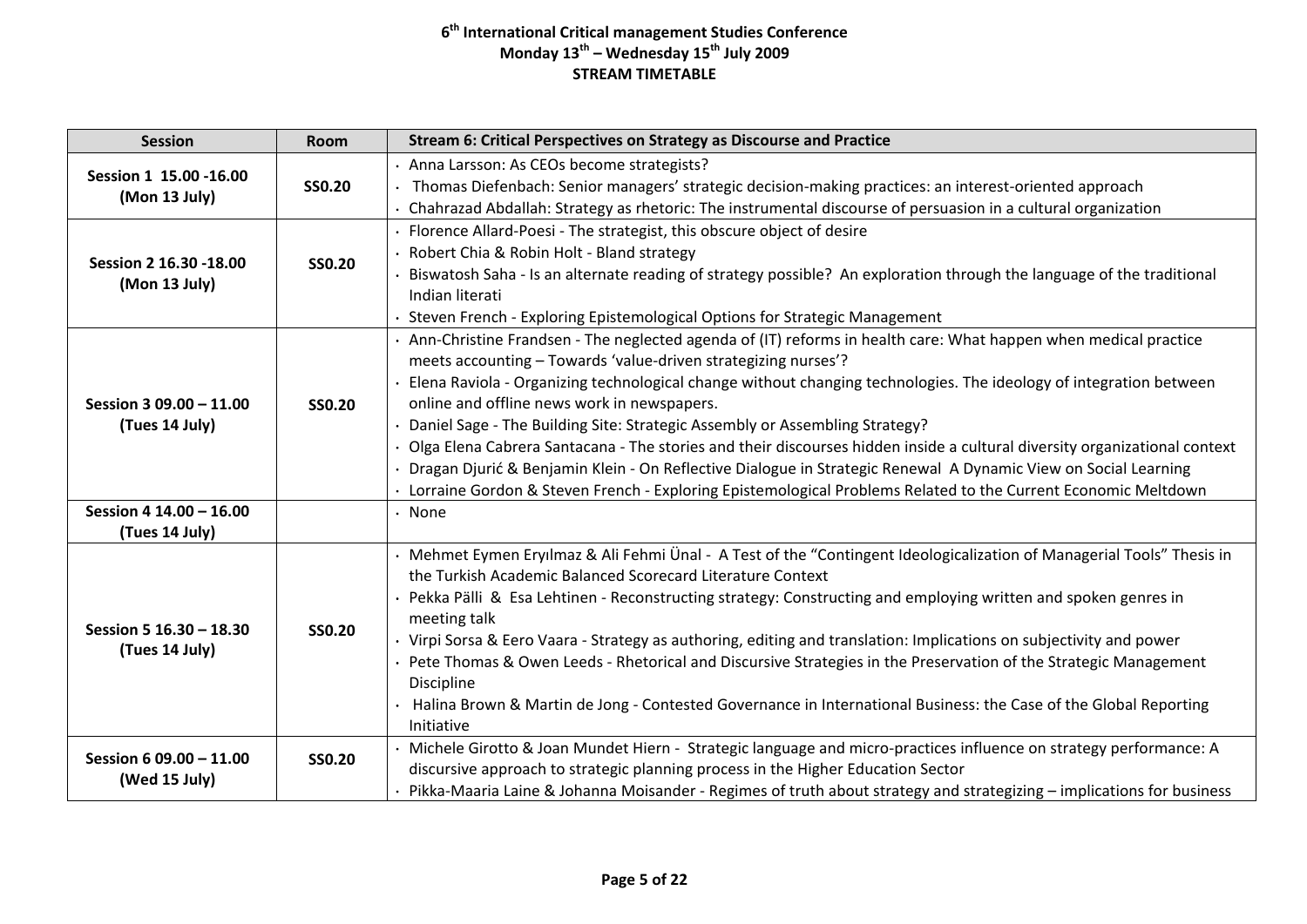|  | development in an engineering firm                                                                             |
|--|----------------------------------------------------------------------------------------------------------------|
|  | Mikko Vesa - On the discursive recontextualization of practice; An ethnographic inquiry into World of Warcraft |

| <b>Session</b>          | <b>Room</b> | Stream 7 : The Impact of Critical Management Studies on International Business                                        |
|-------------------------|-------------|-----------------------------------------------------------------------------------------------------------------------|
| Session 1 15.00 - 16.00 | FMEa005     | · Joanne Roberts: Critical International Business Studies: The evolution of a discipline?                             |
| (Mon 13 July)           |             | · Ray Griffin & Thomas O'Toole: On the meanings of structure in the international business discourse.                 |
| Session 2 16.30 -18.00  |             | • None                                                                                                                |
| (Mon 13 July)           |             |                                                                                                                       |
|                         |             | • Martyna Śliwa - Wishing to make a difference: Reflections upon experiences of teaching IB critically                |
| Session 3 09.00 - 11.00 | FMEa005     | · George Cairns - Reflections on a 'Postcard from Chittagong': On geographic, disciplinary and informational distance |
| (Tues 14 July)          |             | between loci of action in relation to the international business of ship breaking                                     |
|                         |             | • Christina Reis - Global managers' careers from a critical perspective                                               |
|                         |             | Dev K. Dutta and Akbar Saeed - From Space to Imaginative Space: Re-presenting the Global in International             |
| Session 4 14.00 - 16.00 | FMEa005     | Management                                                                                                            |
| (Tues 14 July)          |             | · Gordana Pesakovic & Olivia C. Saunders - Negotiated Foreign Direct Investment: A Case Study of The Bahamas          |
|                         |             | Jonathan Murphy - Beyond criticism: towards alternatives                                                              |
| Session 5 16.30 - 18.30 |             | • None                                                                                                                |
| (Tues 14 July)          |             |                                                                                                                       |
| Session 6 09.00 - 11.00 |             | • None                                                                                                                |
| (Wed 15 July)           |             |                                                                                                                       |

| <b>Session</b>          | Room              | Stream 8 : Violence, individuals and organizations: psychodynamic perspectives                                     |
|-------------------------|-------------------|--------------------------------------------------------------------------------------------------------------------|
| Session 1 15.00 - 16.00 |                   | None                                                                                                               |
| (Mon 13 July)           |                   |                                                                                                                    |
| Session 2 16.30 - 18.00 |                   | None                                                                                                               |
| (Mon 13 July)           |                   |                                                                                                                    |
| Session 3 09.00 - 11.00 |                   | Dominique Philippe Martin & Christophe Vignon - 'Violence, management tools and performance at work'               |
| (Tues 14 July)          | R <sub>1.03</sub> | David Weir - 'Ritual humiliation in academic life'                                                                 |
|                         |                   | Benedicte Vidaillet - 'Envy, narcissism and violence in "managinary" organizations'                                |
|                         |                   | Burkard Sievers - 'Before the surrogate of Motivation: Motivation and the meaning of work in the Golden Age of the |
| Session 4 14.00 - 16.00 | R <sub>1.03</sub> | American whaling industry'                                                                                         |
| (Tues 14 July           |                   | Gabriella Braun - 'Cutting extremes'                                                                               |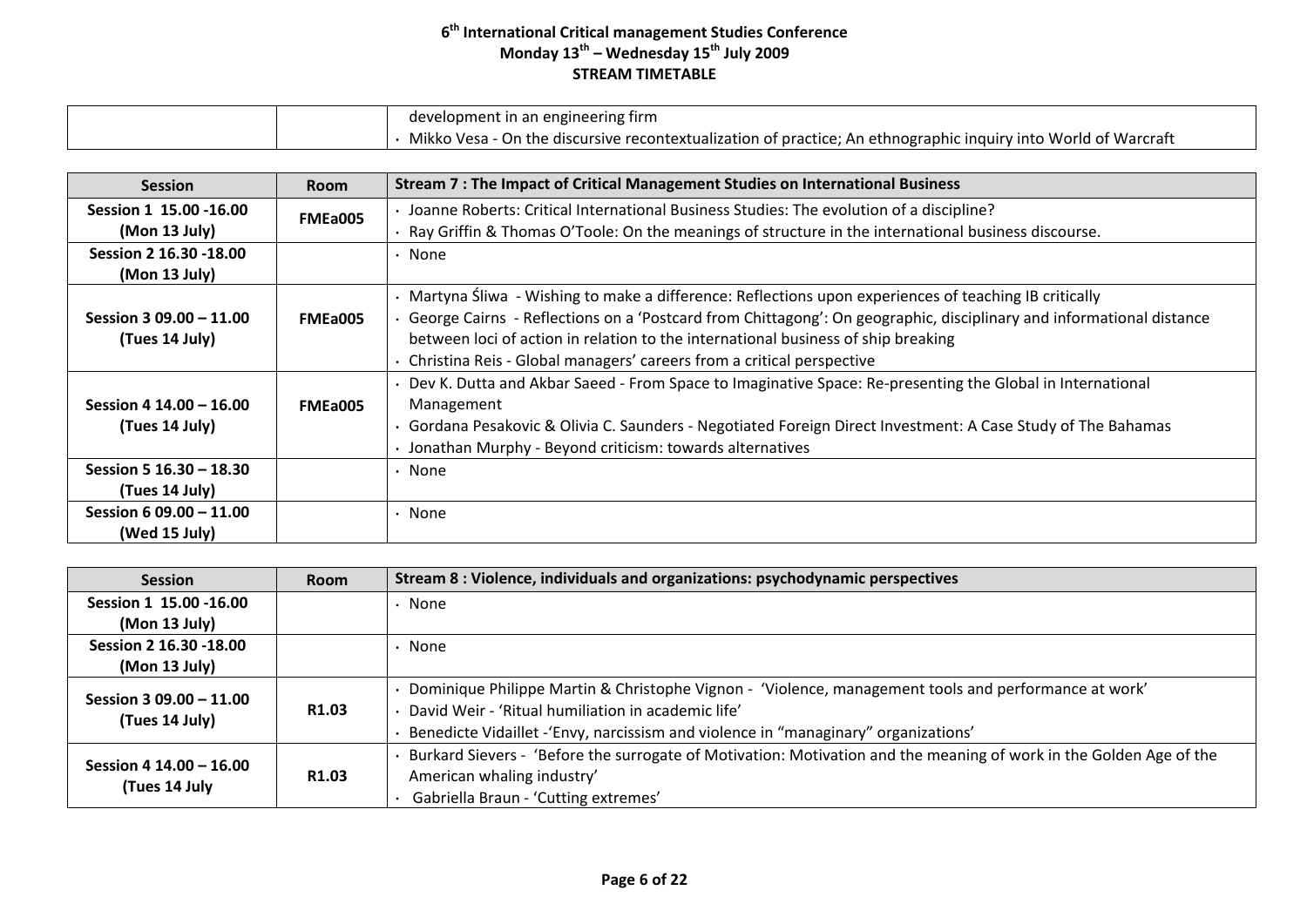|                                           |                   | Annette Clancy & Russ Vince - 'Telling the truth - a psychodynamic reflection on disappointment, satisfaction and<br>organisational violence'                                                                                                                                                                                                                                                                                                                                                                                                                           |
|-------------------------------------------|-------------------|-------------------------------------------------------------------------------------------------------------------------------------------------------------------------------------------------------------------------------------------------------------------------------------------------------------------------------------------------------------------------------------------------------------------------------------------------------------------------------------------------------------------------------------------------------------------------|
| Session 5 16.30 - 18.30                   |                   | None                                                                                                                                                                                                                                                                                                                                                                                                                                                                                                                                                                    |
| (Tues 14 July)                            |                   |                                                                                                                                                                                                                                                                                                                                                                                                                                                                                                                                                                         |
| Session 6 09.00 $-11.00$<br>(Wed 15 July) | R <sub>1.03</sub> | Alison Pullen, Carl Rhodes, Margaret H. Vickers, Stewart Clegg & Alexandra Pitsis - 'Violent beginnings: Ethics and<br>justice in workplace bullying'<br>Victoria Bishop, Catherine Cassell & Helge Hoel - 'Understanding underreporting: An exploration of the underreporting<br>of customer anti-social behaviour'<br>Cemal Iyem - 'Rich, successful and sexy: Bullying in football the case of Turkish professional footballers'<br>Olufemi A. Lawal - 'Psychodynamic roots of interpersonal violence among subordinates and superiors in Nigerian<br>Organizations' |

| <b>Session</b>                            | <b>Room</b>       | Stream 9 : Exploring the intersection between diversity, control and resistance in organizations                                                                                                                                                                                                                                                                                                                                                                                           |
|-------------------------------------------|-------------------|--------------------------------------------------------------------------------------------------------------------------------------------------------------------------------------------------------------------------------------------------------------------------------------------------------------------------------------------------------------------------------------------------------------------------------------------------------------------------------------------|
| Session 1 15.00 -16.00<br>(Mon 13 July)   | R1.13             | · Virginie Martin & Isabelle Pignatel: Diversity approach: phenomenon of appropriation and resistance<br>Koen van Laer & Maddy Janssens : Diversity & Resistance: Minority professionals' experiences and engagement with<br>the dominant diversity discourse in Belgium                                                                                                                                                                                                                   |
| Session 2 16.30 -18.00<br>(Mon 13 July)   | R1.13             | Hans Siebers & Paul Mutsaers - Towards a contextual understanding of ethnic diversity in organizations: The case of<br>neighbourhood police officers in The Netherlands<br>Renate Ortlieb & Barbara Sieben - Diversity orders in organizations: A critical analysis based on structuration theory<br>Margaret Yap, Wendy Cukier, Charity Hannan & Mark Holmes & Ryerson University - Diversity Management: Gender<br>and Visible Minority Constructions of Identity Among Canadian Workers |
| Session 3 09.00 - 11.00<br>(Tues 14 July) | R <sub>1.13</sub> | · Torkild Thanem - Intersecting diversities: Body politics and bodily knowledge in an urban planning organization<br>Markus Klinton - Mundane tactics among pregnant employees<br>Jawad Syed - Through the eyes of the Other: Gender diversity education in non-Western contexts<br>Wrap-up session                                                                                                                                                                                        |
| Session 4 14.00 - 16.00<br>(Tues 14 July  |                   | • None                                                                                                                                                                                                                                                                                                                                                                                                                                                                                     |
| Session 5 16.30 - 18.30<br>(Tues 14 July) |                   | • None                                                                                                                                                                                                                                                                                                                                                                                                                                                                                     |
| Session 6 09.00 - 11.00<br>(Wed 15 July)  |                   | • None                                                                                                                                                                                                                                                                                                                                                                                                                                                                                     |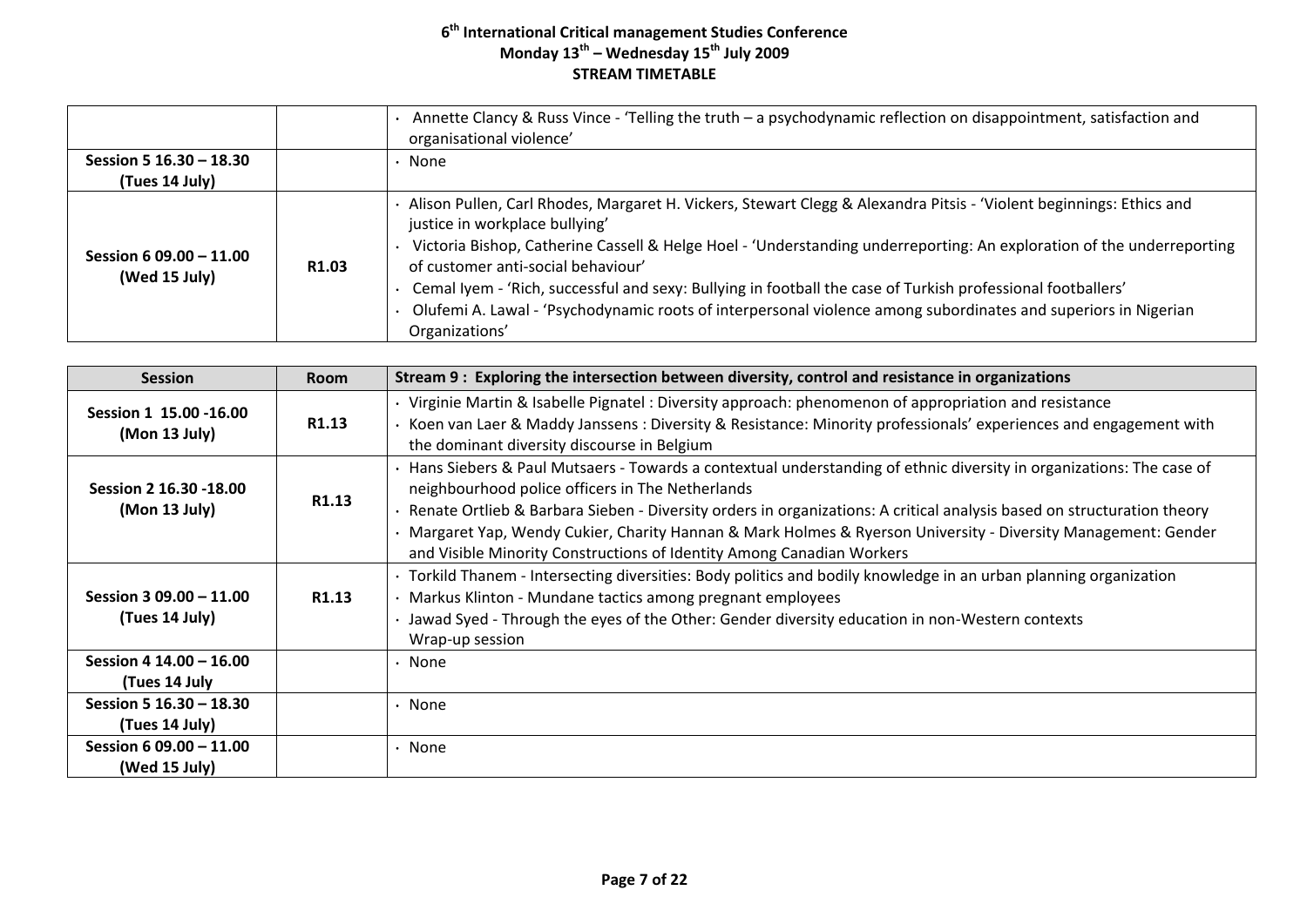| <b>Session</b>                            | <b>Room</b>       | Stream 10 : What's critical about IS?                                                                                                                                                                                                                                                                                                                                                                              |
|-------------------------------------------|-------------------|--------------------------------------------------------------------------------------------------------------------------------------------------------------------------------------------------------------------------------------------------------------------------------------------------------------------------------------------------------------------------------------------------------------------|
| Session 1 15.00 -16.00                    |                   | • None                                                                                                                                                                                                                                                                                                                                                                                                             |
| (Mon 13 July)                             |                   |                                                                                                                                                                                                                                                                                                                                                                                                                    |
| Session 2 16.30 -18.00                    |                   | • None                                                                                                                                                                                                                                                                                                                                                                                                             |
| (Mon 13 July                              |                   |                                                                                                                                                                                                                                                                                                                                                                                                                    |
| Session 3 09.00 - 11.00                   |                   | • None                                                                                                                                                                                                                                                                                                                                                                                                             |
| (Tues 14 July)                            |                   |                                                                                                                                                                                                                                                                                                                                                                                                                    |
| Session 4 14.00 - 16.00<br>(Tues 14 July  | R1.13             | Marius Janson and Dubravka Cecez-Kecmanovic - Groupware in the Workplace - Between Indoctrination and<br>Emancipation<br>Dimitra Skoumpopoulou, Teresa Waring and David Wainwright - Emancipatory practice and Enterprise Resource<br>Planning (ERP) systems implementation<br>Marie Eneman, Alisdair Gillespie and Bernd Carsten Stahl - A Critical Examination of the Regulation of Virtual Child<br>Pornography |
|                                           |                   | · Akbar Saeed, Dev Dutta and Abhijit Gopal - The role of EHR visions in transforming the Canadian healthcare system                                                                                                                                                                                                                                                                                                |
| Session 5 16.30 - 18.30<br>(Tues 14 July) | R <sub>1.13</sub> | · Carole Brooke, Simon Parker & Bernd Carsten Stahl - Heinz Klein's Contribution to IS, CMS, and CSISR?<br>Elena Raviola - Organizing technological change without changing technologies<br>Eric Faÿ - A critical approach of 'virtual organisation'<br>• Panel - What's critical? Summary and reflection                                                                                                          |
| Session 6 09.00 - 11.00<br>(Wed 15 July)  |                   | • None                                                                                                                                                                                                                                                                                                                                                                                                             |

| <b>Session</b>          | <b>Room</b>    | Stream 11 : Critical International Management: A Perspective from Latin America                                             |
|-------------------------|----------------|-----------------------------------------------------------------------------------------------------------------------------|
| Session 1 15.00 - 16.00 |                | $\cdot$ None                                                                                                                |
| (Mon 13 July)           |                |                                                                                                                             |
| Session 2 16.30 - 18.00 | <b>SS.0.28</b> | Alex Faria, Eduardo Ibarra-Colado & Ana Guedes - Internationalization of management within a context of neoliberal          |
| (Mon 13 Jul)            |                | crisis: rethinking international management in Latin America                                                                |
|                         |                | Fernanda F. Sauerbronn - De-colonizing corporate social responsibility: a pluralist and structurationist proposal in Brazil |
| Session 3 09.00 - 11.00 | SS.0.28        | · Takeyoshi Imasato - A Critical Appraisal of Legitimation and Delegitimation Strategies in the Brazilian Ethanol Market:   |
| (Tues 14 July)          |                | De-linking Legitimacy and Legitimation                                                                                      |
|                         |                | · Nidhi Srinivas - The phenomenon of "NGOs": Perspectives from Latin America.                                               |
| Session 4 14.00 - 16.00 |                | · None                                                                                                                      |
| (Tues 14 July           |                |                                                                                                                             |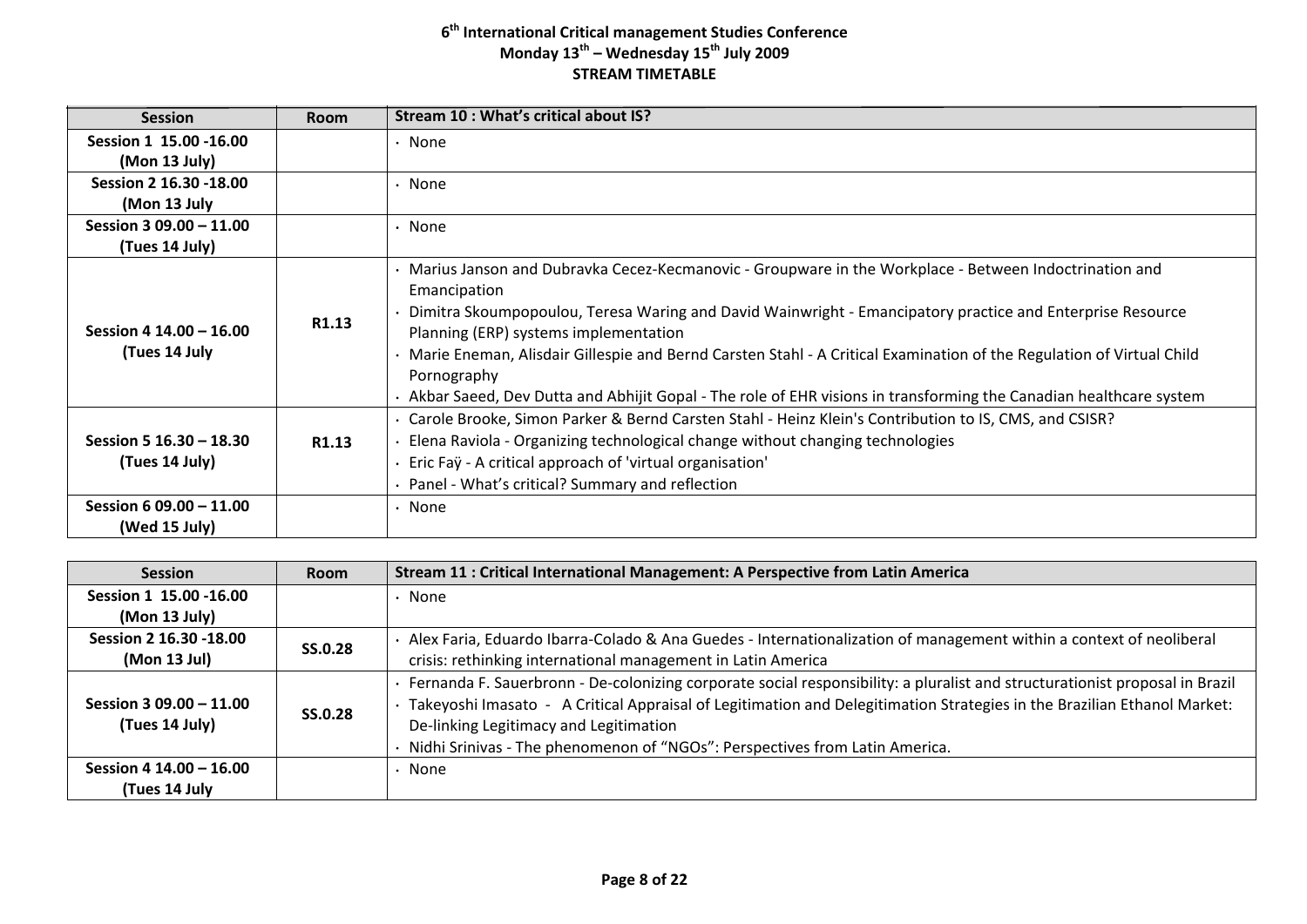| Session 5 16.30 - 18.30<br>(Tues 14 July) | <b>SS.0.28</b> | · Marcio S. Rodrigues, Rosimeri C. da Silva & Eloise Helena Dellagnelo - About the Enterprise, the Entrepisation process<br>and its Reflexes on Brazilian Cultural Organizations<br>· Marcelo M. F. Vieira, Rosimeri C. da Silva & Andreu Solé - From International Differences to Dialogue Analysis and<br>Propositions on Possibilities of Organizing<br>Marcela P. Mandiola Controneo - Critical Management Studies from Latin America: A Liberation Genealogy |
|-------------------------------------------|----------------|-------------------------------------------------------------------------------------------------------------------------------------------------------------------------------------------------------------------------------------------------------------------------------------------------------------------------------------------------------------------------------------------------------------------------------------------------------------------|
| Session 6 09.00 - 11.00<br>(Wed 15 July)  | <b>SS.0.28</b> | Ana Guedes & Alex Faria - International Management, Business and Relations: An Interdisciplinary Framework<br>Hernan C. Pulido- Martinez - Linking North-Atlantic psychological knowledge to the government of the South: The "psy                                                                                                                                                                                                                                |
| <b>SSO.28</b>                             |                | complex" at work in the Colombian context                                                                                                                                                                                                                                                                                                                                                                                                                         |

| <b>Session</b>                            | <b>Room</b>   | <b>Stream 12: Feminism and Critical Race Theory</b>                                                                                                                                                                                                                                                                            |
|-------------------------------------------|---------------|--------------------------------------------------------------------------------------------------------------------------------------------------------------------------------------------------------------------------------------------------------------------------------------------------------------------------------|
| Session 1 15.00 - 16.00<br>(Mon 13 July)  | <b>SSO.18</b> | · Ngaire Bissett: Intelligent Corporeality: Resisting 'White French Boys' CMS Fads & Fashions<br>. Neville Adams - (E)Raising Race and CMS – Continually Smacking White Boys' Hands as They Reach for the<br>Enlightenment's Dimmer Switch                                                                                     |
| Session 2 16.30 -18.00<br>(Mon 13 July)   | <b>SS0.18</b> | Gabrielle Tree - Bearing Witness: Oppositional knowledge in the Academy: CRT and CRF for Students<br>Jawad Syed - The White Woman's Burden and the 'Norm' of Equal Employment Opportunity<br>Sheila Marsh & Marion McAlpine - Crafting the (Critical) Management Knowledge Encounter: Power/ Identity Really<br><b>Matters</b> |
| Session 3 09.00 - 11.00<br>(Tues 14 July) | <b>SSO.18</b> | . Eleanor Hamilton - Gendering the Entrepreneurship Discourse<br>Elaine Swan - Feminism and Critical Race Theory Speak Back: The politics of listening, hope and ugly feelings                                                                                                                                                 |
| Session 4 14.00 - 16.00<br>(Tues 14 July  |               | · None                                                                                                                                                                                                                                                                                                                         |
| Session 5 16.30 - 18.30<br>(Tues 14 July) | <b>SS0.18</b> | · Plenary - Where and What Next?                                                                                                                                                                                                                                                                                               |
| Session 6 09.00 - 11.00<br>(Wed 15 July)  |               | $\cdot$ None                                                                                                                                                                                                                                                                                                                   |

| <b>Session</b>          | <b>Room</b> | Stream 13 : From Governmentality to Managementality - And back again |
|-------------------------|-------------|----------------------------------------------------------------------|
| Session 1 15.00 - 16.00 |             | None                                                                 |
| (Mon 13 July)           |             |                                                                      |
| Session 2 16.30 - 18.00 |             | None                                                                 |
| (Mon 13 July)           |             |                                                                      |
| Session 3 09.00 - 11.00 |             | None                                                                 |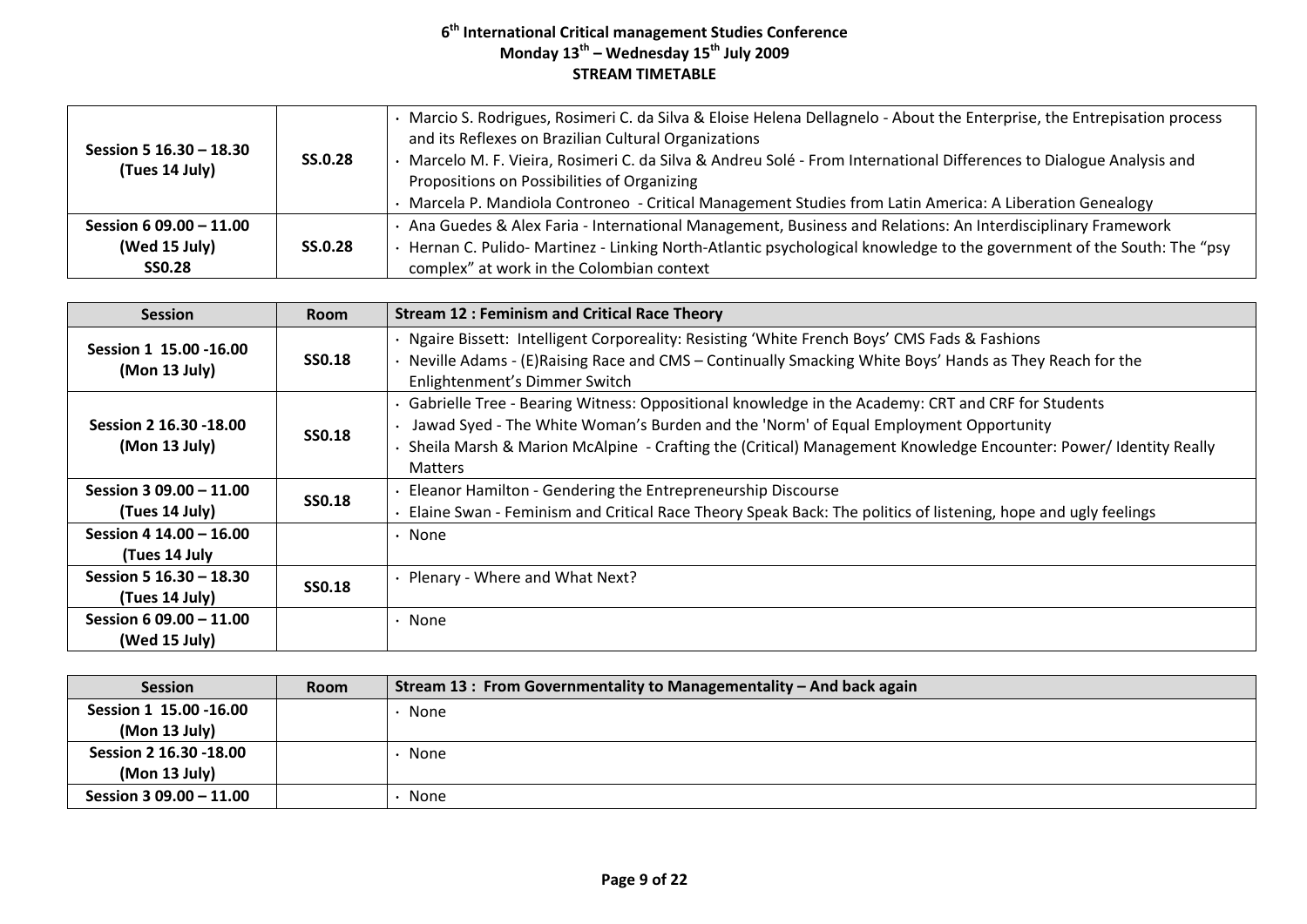| (Tues 14 July)          |               |                                                                                                                     |
|-------------------------|---------------|---------------------------------------------------------------------------------------------------------------------|
|                         |               | · Thomas Lopdrup-Hjorth - Enterprise: Governmental Rationality in the Control Societies?                            |
| Session 4 14.00 - 16.00 |               | Giovanni Leghissa - Managementality as a Form of Naturalism: Towards a genealogy of the neo-liberal governmentality |
| (Tues 14 July)          | <b>SS0.17</b> | Richard Ek - Servicecamps                                                                                           |
|                         |               | Bogdan Costea, Norman Crump, & Kostas Amiridis - Is human resourcefulness infinite? A commentary on                 |
|                         |               | derecognition of finitude in contemporary managerialism                                                             |
|                         |               | • Penelope Tuck - The emergence of the Tax Official into a 3 "d" T Shaped Knowledge Expert                          |
|                         |               | · Tim Freeman - UK public-sector leadership discourses: A Q-method study                                            |
| Session 5 16.30 - 18.30 |               | Virpi Sorsa, Martin Fougère and Eero Vaara - Governmentality: Managing the Population through Outsourcing           |
| (Tues 14 July)          | <b>SS0.17</b> | Responsibility                                                                                                      |
|                         |               | · Maria Gustavson - Governing free healthcare employees through recommendations at the Finnish Ministry of Social   |
|                         |               | <b>Affairs and Health</b>                                                                                           |
|                         |               | Camilla Sløk, - The Managementality and the shaping of the child in contemporary school governing                   |
|                         |               | · Martin Fougère & Nikodemus Solitander - The Global Moral Management of Business Schools: A Governmentality        |
|                         |               | Perspective on the Principles for Responsible Management Education                                                  |
| Session 6 09.00 - 11.00 | <b>SS0.17</b> | Rohit Varman - Understanding the Role of Devices and Spaces in Neoliberal Governmentality                           |
| (Wed 15 July)           |               | Daniel King - Governmentality and Managementality in the Voluntary and Community Sector: Engagement, practice       |
|                         |               | and the work of freedom                                                                                             |
|                         |               | Kenneth N. Ehrensal - Managementality and the Business School: On the Creation of Governable Bodies                 |

| <b>Session</b>                           | <b>Room</b>   | Stream 14 : The power and emotion of Human Resource Development-A critical perspective                                                                                                                                                                                                                                                                                                                                                                                                                                                      |
|------------------------------------------|---------------|---------------------------------------------------------------------------------------------------------------------------------------------------------------------------------------------------------------------------------------------------------------------------------------------------------------------------------------------------------------------------------------------------------------------------------------------------------------------------------------------------------------------------------------------|
| Session 1 15.00 - 16.00<br>(Mon 13 July) | <b>SS0.09</b> | Aileen Lawless & Sally Sambrook: Becoming a community of critically reflective practitioners: an autoethnography of a<br>public sector masters programme<br>Sally Sambrook, Clair Roberts & Jim Stewart: The power and emotion of doctoral supervision: an autoethnographic<br>account                                                                                                                                                                                                                                                      |
| Session 2 16.30 -18.00<br>(Mon 13 July)  | SS0.09        | Maya Noor Salleh & Nicholas Clarke - Cultural Influences Affecting Employees' Emotional Responses to a Merger<br>Between two Banking Organisations in Brunei: The Significance of Social Identity & Perceived Control<br>. A Carol Rusaw - Legitimatizing Political Power in Executive Development: A Critical Analysis of the SES Candidate<br>Program<br>Ali Fehmi Ünal, Mehmet E. Eryılmaz & Cem Okan Tuncel - Understanding the role of HRD practitioners in terms of<br>power relations: Domination and dependence in Turkish Academia |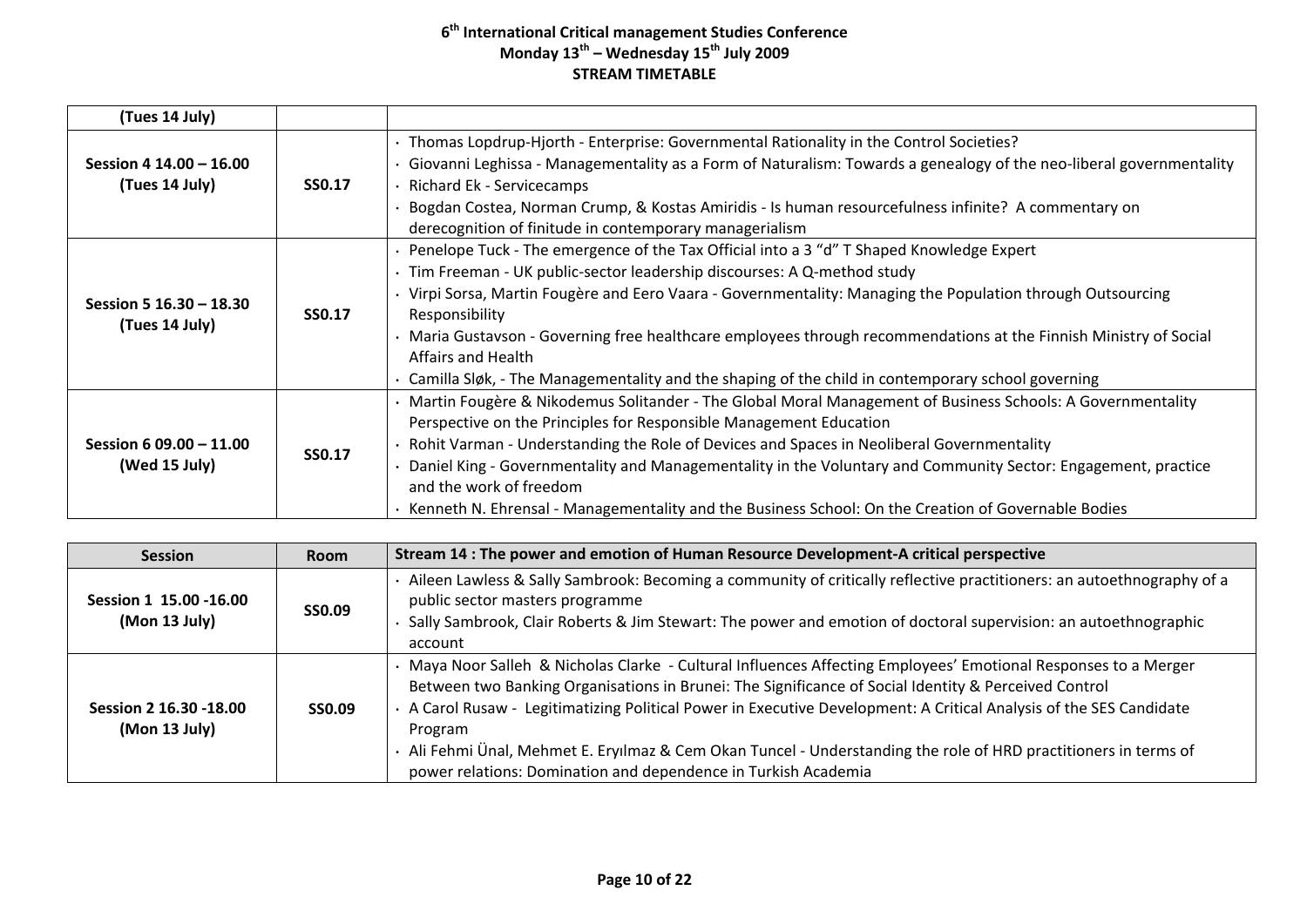| Session 3 09.00 - 11.00<br>(Tues 14 July)  | <b>SS0.09</b> | Patricia Harrison - How the professional learns to practice - A novice learner perspective<br>Sarah Gilmore & Valerie Anderson - Achieving critical reflection or more of the same? The implications of changing the<br>teaching and learning approach within a professional standards context<br>Aileen Lawless & Jim Stewart - Competing with the dominant discourse: discursive spaces within an MA HRD<br>'community'<br>Henrietta Primacy, Katelyn Bácsi, Sára Csillag, Roland Szilas, Csaba Kiss & Andrea Toarniczky - Rhetoric and Reality of<br><b>Employee Friendly Organizational Practices</b> |
|--------------------------------------------|---------------|-----------------------------------------------------------------------------------------------------------------------------------------------------------------------------------------------------------------------------------------------------------------------------------------------------------------------------------------------------------------------------------------------------------------------------------------------------------------------------------------------------------------------------------------------------------------------------------------------------------|
| Session 4 14.00 - 16.00<br>(Tues 14 July)  |               | • None                                                                                                                                                                                                                                                                                                                                                                                                                                                                                                                                                                                                    |
| Session 5 16.30 - 18.30<br>(Tues 14 July)  | <b>SS0.09</b> | Dana Cosby-Simmons - Pushing beyond ROI: Empowering women through company sponsored development<br>programmes.<br>Daniel Pereira Andrade - Immaterial work under the emotional control: the rise of emotional intelligence's inequality<br>Jamie L. Callahan - Management or manipulation? Emotions within the context of leadership<br>Simon Kelly - Horses for Courses: Navigating new discourses of authentic leadership and self-development                                                                                                                                                          |
| Session 6 09.00 $-$ 11.00<br>(Wed 15 July) | <b>SSO.09</b> | Cemal İyem, Emel Çetinkaya, Yasemin Özdemir, & Sümeyra Alpaslan - The New Dimensions To Job Requirements In<br>Turkey: The Case Of Human Resources Magazines<br>David M. Kopp & Katie P. Desiderio - Training's woeful countenance<br>Note: the rest of the time will be allocated to an open discussion of the stream                                                                                                                                                                                                                                                                                    |

| <b>Session</b>                            | <b>Room</b>  | Stream 15: Psychoanalysis, Sex, Sexuality and Gender in Organization Studies                                                                                                                                                                                                   |
|-------------------------------------------|--------------|--------------------------------------------------------------------------------------------------------------------------------------------------------------------------------------------------------------------------------------------------------------------------------|
| Session 1 15.00 -16.00<br>(Mon 13 July)   | <b>R3.41</b> | Emma Bell & Kate Kenny - Spilling Over? Self-Help Career Books for Women Managers                                                                                                                                                                                              |
| Session 2 16.30 - 18.00<br>(Mon 13 July)  | R3.41        | Kate Kenny - Recognition and Workplace Identification                                                                                                                                                                                                                          |
| Session 3 09.00 - 11.00<br>(Tues 14 July) | R3.41        | · Marianna Fotaki - No woman is better than a man (in academia) - findings from an empirical study<br>Sarah Gilmore - 'Did you bring your boots?' Hegemonic masculinity and the challenge of the female other                                                                  |
| Session 4 14.00 - 16.00<br>(Tues 14 July) | R3.41        | · Nancy Harding - Benjamin, Bollas, Butler - An Object Relations view on the Performativity of Sexed Identities<br>Jackie Ford - Turning to the mother? Feminist object relations theory and its contribution to Critical Management<br>Studies and the study of organisations |
| Session 5 16.30 - 18.30<br>(Tues 14 July) |              | $\cdot$ None                                                                                                                                                                                                                                                                   |
| Session 6 09.00 - 11.00                   |              | · None                                                                                                                                                                                                                                                                         |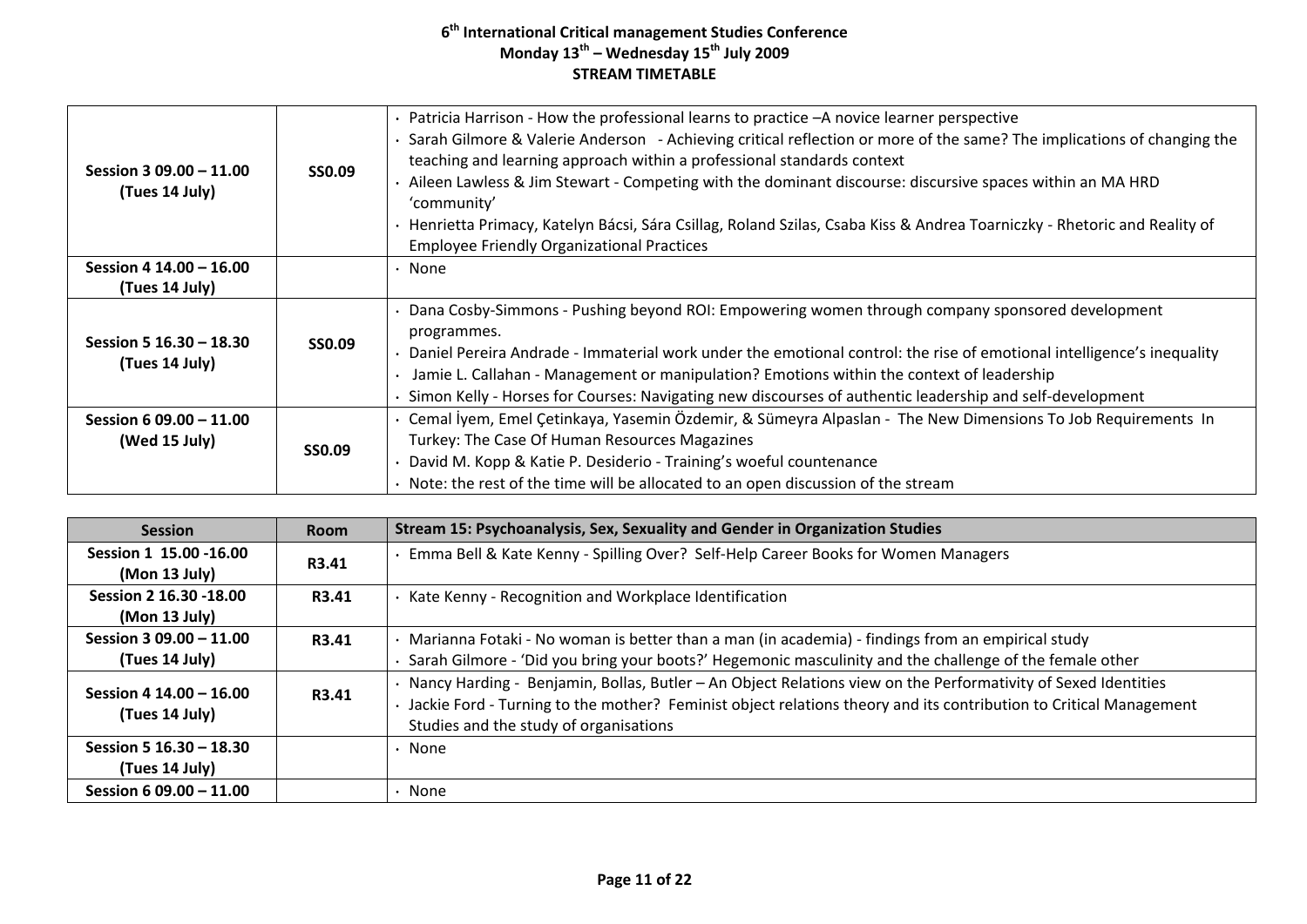**(Wed 15 July)**

| <b>Session</b>          | <b>Room</b>   | Stream 16: Critical perspectives on corporate governance                                                          |
|-------------------------|---------------|-------------------------------------------------------------------------------------------------------------------|
| Session 1 15.00 - 16.00 | SS0.10        | • Deakin & McLaughlin. Corporate Governance and Gender Inequality: A role for 'reflexive                          |
| (Mon 13 July)           |               | · Harry Van Buren III. - Moral arguments for stakeholder involvement in corporate governance                      |
| Session 2 16.30 - 18.00 |               | Boers - Organisational identity and corporate governance in family controlled media                               |
| (Mon 13 July)           | SS0.10        | Dutzi - Supervisory boards of German family and non-family firms                                                  |
|                         |               | Helin - Understanding the inception of a new governance practice                                                  |
|                         |               | Kovacevic - Butterflies and Swans: Board Interlocks in Australia's Public Companies                               |
| Session 3 09.00 - 11.00 | SS0.10        | · Miles - Transferring the Anglo American system to Korea: At What Cost, and Are there Alternatives?              |
| (Tues 14 July)          |               | • Wahl - Governance and ownership: practices in Estonia                                                           |
|                         |               | · Mason - 'Critical' social enterprise governance: pursuing a research agenda                                     |
|                         |               | Goranova, Arora & Reed - Corporate Governance and Upper Echelons: Evidence from the Financial Crisis              |
| Session 4 14.00 - 16.00 | <b>SS0.10</b> | · Gwilliam & Marnet - Audit Within the Corporate Governance Paradigm: a Cornerstone Built on Shifting Sand?       |
| (Tues 14 July)          |               | Roberts - 'Strategic Value Accountability' - the mediating role of the board                                      |
|                         |               | · Tan - An Examination of the Mechanisms and Devices Deployed by Sell-Side Financial Analysts in Evaluations of   |
|                         |               | Corporate Governance                                                                                              |
|                         |               | Brunninge, Helin, Larsson & Melin - The Meaning and Influence of Ownership - Exploring governance practice from a |
|                         | <b>SS0.10</b> | social perspective                                                                                                |
| Session 5 16.30 - 18.30 |               | Steger & Kranz - Bringing the employee back inEmployee stock-ownership from the employees' perspective            |
| (Tues 14 July)          |               | · Chiu - The Meaning of Share Ownership- A Theoretical and Critical Examination of Certain Aspects of Shareholder |
|                         |               | Activism                                                                                                          |
|                         |               | du Boys - Government as shareholder in listed companies: consequences on performance, governance and repartition  |
|                         |               | of power between stakeholders                                                                                     |
|                         |               | Baskerville - Chiefs and Big Men: the utility of a tribal metaphor for corporate organizations                    |
| Session 6 09.00 - 11.00 | <b>SS0.10</b> | · Mohe & Birkner - Exploring the Use and Usefulness of Governance Mechanisms – The Case of Clients' Dealings with |
| (Wed 15 July)           |               | Knowledge-intensive Suppliers                                                                                     |
|                         |               | Sanderson and Siedl - Comply or Explain: The Flexibility of Corporate Governance Codes in Theory and in Practice  |
|                         |               | • Wardrop - The role of the Press as mediator in the regulatory sphere of corporate governance                    |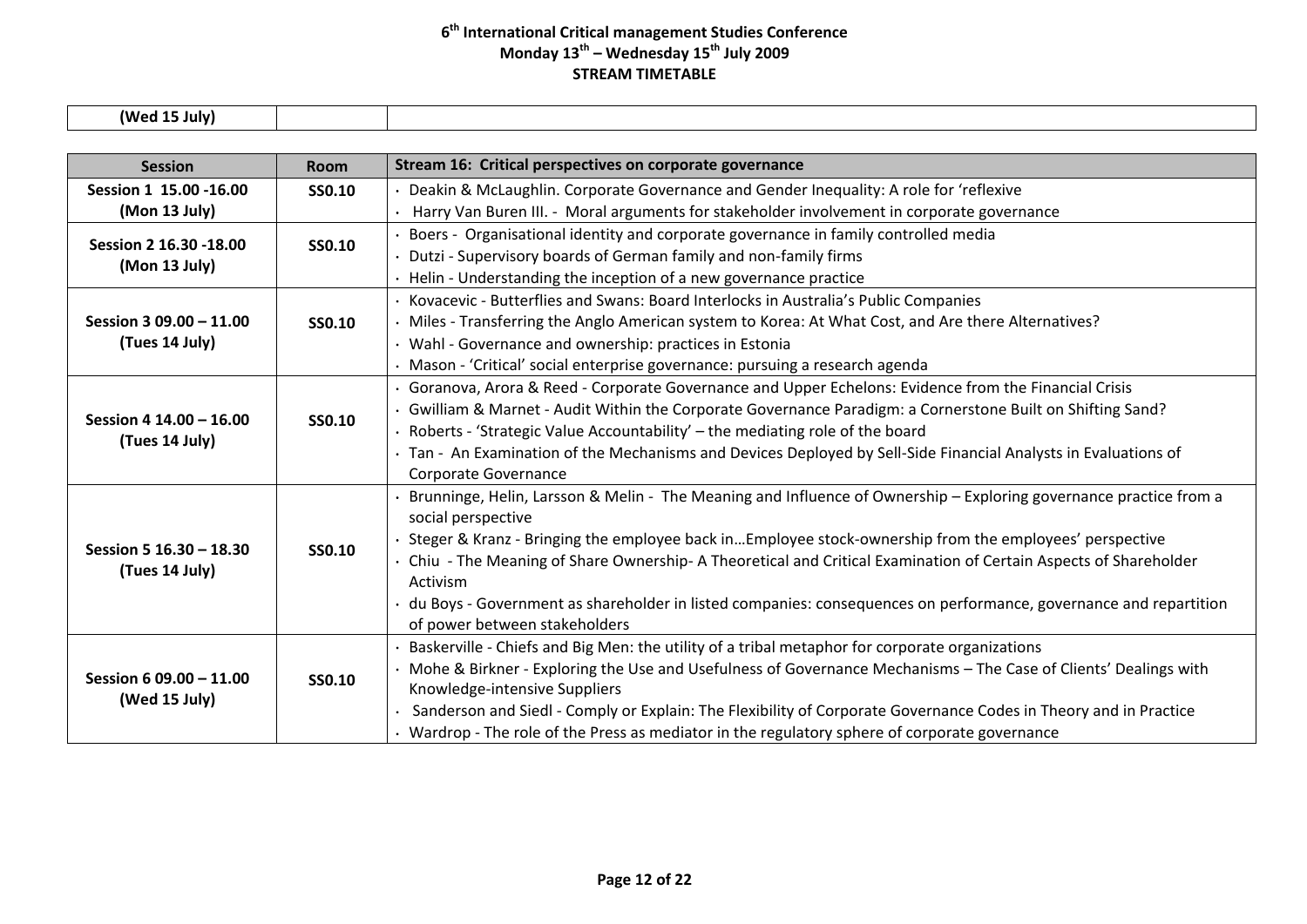| <b>Session</b>                                             | Room          | <b>Stream 17: The Meaning of Work</b>                                                                                                                                                                                                                                                                                                                                                                                                                                                                                                                                                      |
|------------------------------------------------------------|---------------|--------------------------------------------------------------------------------------------------------------------------------------------------------------------------------------------------------------------------------------------------------------------------------------------------------------------------------------------------------------------------------------------------------------------------------------------------------------------------------------------------------------------------------------------------------------------------------------------|
| Session 1 15.00 - 16.00<br>(Mon 13 July)                   | <b>SSO.08</b> | • Marjo Lips-Wiersma: Work, meaning, and meaninglessness<br>· Lisl Klein - The meaning of work: Critique is not enough<br>· Peter Hamilton, Tom Redman & Jennifer Hay: Refuse collectors (don't) talk rubbish: Dignity in a dirty context                                                                                                                                                                                                                                                                                                                                                  |
| Session 2 16.30 - 18.00<br>(Mon 13 July)                   | <b>SS0.08</b> | · Angela Hope -Salvaged Bodies: Soteriological Pursuits within and by the Organization<br>· Esther Roca - Bad Jobs, Dirty Jobs: Challenging Moral Imagination on the Workplace<br>· Emma Jeanes - The 'gift' of work                                                                                                                                                                                                                                                                                                                                                                       |
| Session 3 09.00 - 11.00<br>(Tues 14 July)                  | <b>SS0.08</b> | · Carol Brooke, Sebastian Kurmann, Simon Parker & Andrew Armitage - Spirituality and the workplace: Getting to the<br>heart and soul of it<br>· Klaus Neundlinger - The production of meaning – Revisiting philosophy of language in the context of the debates on the<br>meaning of work<br>· C. Oswick & M. Robertson - Meaning-Giving, Meaning-Making or Meaning-Seeking? A Multi-Level Analysis of the<br>'Workplace Spirituality' Discourse<br>· Eva Tsahuridu – An exploration of factors affecting anomie at work                                                                   |
| Session 4 14.00 - 16.00<br>(Tues 14 July)                  | <b>SS0.08</b> | · Sinha Shuchi - Self, work and meaning: A study of Indian call centre employees<br>· Anders Buch & Vibeke Andersen - Stabilizing identities in knowledge work<br>· Robin Remke - Making work happen: Meaningfulness as a tool for workplace resistance and transcendence<br>Roland, Szilas, Henriett Primecz, Katalin Bacsi, Sara Csillag, Csaba Kiss & Andrea Toarniczky - Meaning of work at<br>"employee friendly" organizations in Hungary                                                                                                                                            |
| Session 5 16.30 - 18.30<br>(Tues 14 July)<br><b>SS0.08</b> | <b>SS0.08</b> | · Norman Crump & Bogdan Costea - The idea of the 'therapeutic habitus' in the construction of meaning in<br>contemporary work<br>· Carolyn Hunter - Emotional Spaces: 'Fun' Workplace Cultures and Email Humour<br>· Peggy Wallace - Digging Ditches: Women Professional Accountants Question the Value of Work Performed in Public<br><b>Accounting Firms</b><br>· Michelle French - The Alignment between Personal Meaning and Organizational Mission among Executives<br>Bradley Rolfe & Steven Segal - Opening up the Space of Project Management: An Existential Hermeneutic Approach |
| Session 6 09.00 - 11.00<br>(Wed 15 July)                   |               | $\cdot$ None                                                                                                                                                                                                                                                                                                                                                                                                                                                                                                                                                                               |

| Session                | <b>Room</b> | <b>Stream 18 Accountability and Accounterability</b>                                                              |
|------------------------|-------------|-------------------------------------------------------------------------------------------------------------------|
| Session 1 15.00 -16.00 | R0.12       | Jean Shaoul, Anne Stafford & Pam Stapleton - Accountability and Corporate Governance in the UK Public Sector: The |
| (Mon 13 July)          |             | Case of PFI                                                                                                       |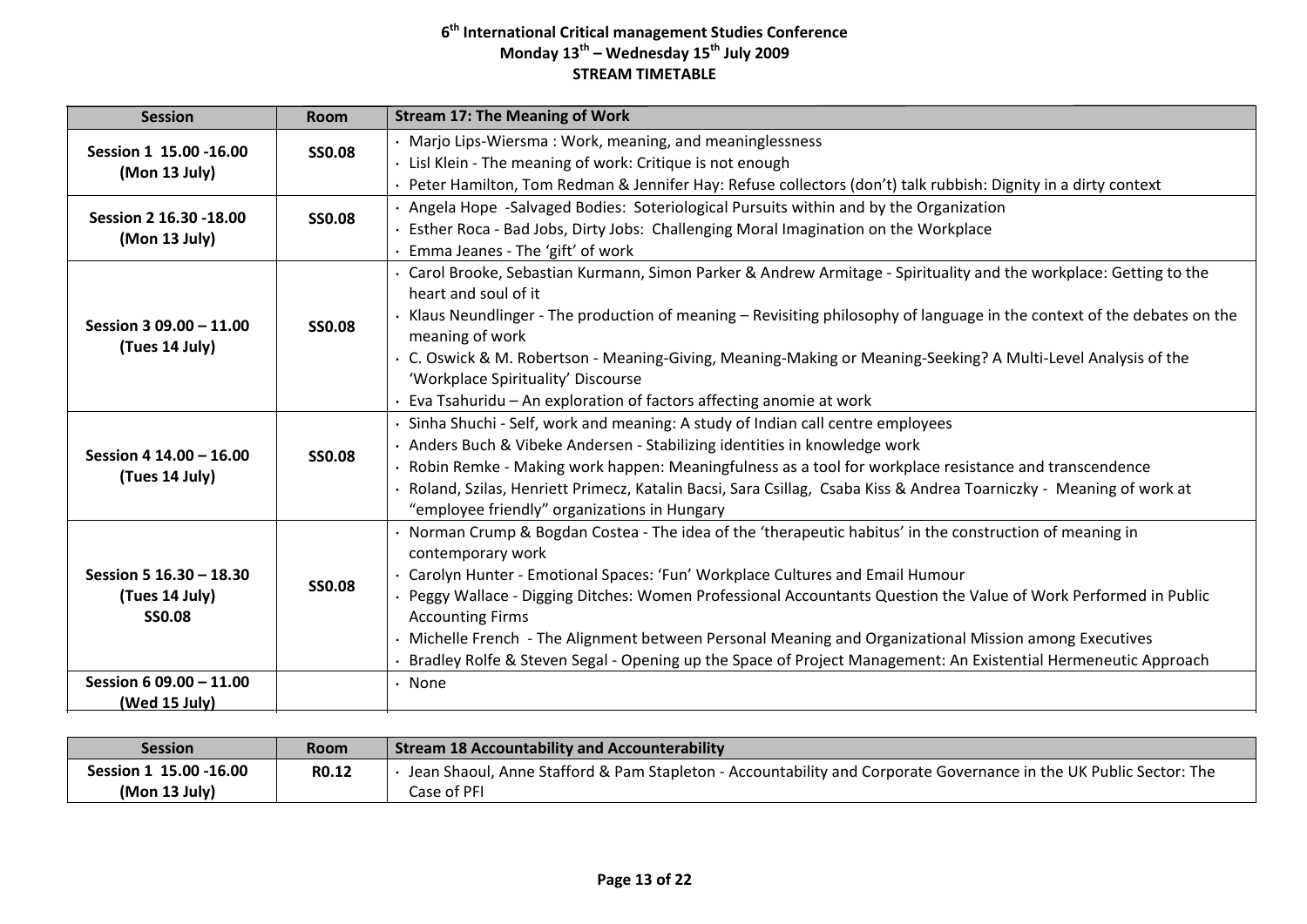|                                           |       | . Andreas Rasche - Glas(S)! Handle With Care! - The Necessary Limits Of Accountability Standards In The Field Of CSR       |
|-------------------------------------------|-------|----------------------------------------------------------------------------------------------------------------------------|
|                                           |       | Michele Chwastiak - War by Other Means: Auditing the Deconstruction of Iraq                                                |
|                                           |       | · Pertti Ahonen - Ideal and Real Accountability and Ideal and Real Accounterability: Cases and Comparisons on              |
| Session 2 16.30 - 18.00                   |       | Education, Social Care and Water Supply and Sanitation in Finland                                                          |
|                                           | R0.12 | . A.Bourguignon, O. Saulpic & P. Zarlowski - Subtle resistance to accountability: A case study in the French public sector |
| (Mon 13 July)                             |       | Giuseppe Grossi & Ileana Steccolini - Critical Analysis of the IPSAS Approach to Consolidation                             |
|                                           |       | Oliver Marnet - Failures in governance of a not-for-profit RSL: The case of Cantref                                        |
|                                           |       | · Jane Gibbon - Understandings of accountability: an autoethnographic account using metaphor                               |
|                                           |       | Raymond Hogler and Herbert Hunt III - Accounting for Pension Security in the United States: Financial Crisis, Retirement   |
| Session 3 09.00 - 11.00                   |       | Stability, and Public Policy                                                                                               |
| (Tues 14 July)                            | R0.12 | · Tuuli Reisberg - The importance and practices of impact evaluation in social entrepreneurship.                           |
|                                           |       | · Jenny Kwai-Sim Leung, Kieran James, Setsuo Otsuka and Ahmad Sujan - From Building Site Warriors to Korean Church:        |
|                                           |       | Radical Strategic Realignment in Sydney's Construction Union                                                               |
|                                           |       | Carolyn J. Cordery, Rachel F. Baskerville & Brenda Porter - Exploring accountability and image in health contracting       |
|                                           |       | Matthias Wörlen - Accounting for unspecified contributions - performativity of performance appraisal practices             |
|                                           |       | · Keith Hooper, Samir Ayoub & Rowena Sinclair - Accountability & Uniformity in French Charities: Identifying the           |
| Session 4 14.00 - 16.00<br>(Tues 14 July) | R0.12 | Problems                                                                                                                   |
|                                           |       | Mark S. Bettner, Ann-Christine Frandsen & Elton G. McGoun - Listening to Accounting                                        |
|                                           |       | . Alan Lowe & Joanne Locke - Interactive Data in Financial Reporting: The Construction of the Non-Professional Investor    |
|                                           |       | Bill Huckstep & Rachel Baskerville - The Financial Reporting Accountability of the Global Economic Multilaterals           |
|                                           |       | Professor Lee D. Parker - The Business Case for Corporate Social Responsibility: British Industrial Pioneers               |
|                                           |       | · David Bevan & Martin Messner - Responsibility accounting and controllability: a deconstructive reading                   |
| Session 5 16.30 - 18.30                   | R0.12 | · Jesse Dillard - An Ethic of Accountability                                                                               |
| (Tues 14 July)                            |       | · Glen Lehman - Objectivity and Accounting: Towards a Green and Just Society                                               |
|                                           |       | · John Francis McKernan - The Aporia of Accountability                                                                     |
|                                           |       | · Geoffrey Lightfoot & Jean-Luc Moriceau - Shareholder Accountability: the unknown ideal                                   |
|                                           |       | · Veer S. Varma Corporate Governance - Auditing, Accountability & Independence                                             |
|                                           |       | · Marco Guidi - Organizational Solutions to the Sharing of Property Rights Problems of Jointly-Owned Assets of the Firm    |
| Session 6 09.00 - 11.00<br>(Wed 15 July)  | R0.12 | · Alex Arthur - Commercial language and the pursuit of truth: How to answer an ancient question                            |
|                                           |       | · Gunnar Wahlström - Views from the regulated: financial analysts and insider information                                  |
|                                           |       | · Eduardo Wills-Herrera &Luis E. Orozco - The relationship between accountability to internal and stakeholder's            |
|                                           |       | audiences and felt responsibility of managers: from a quantitative research to a critical perspective                      |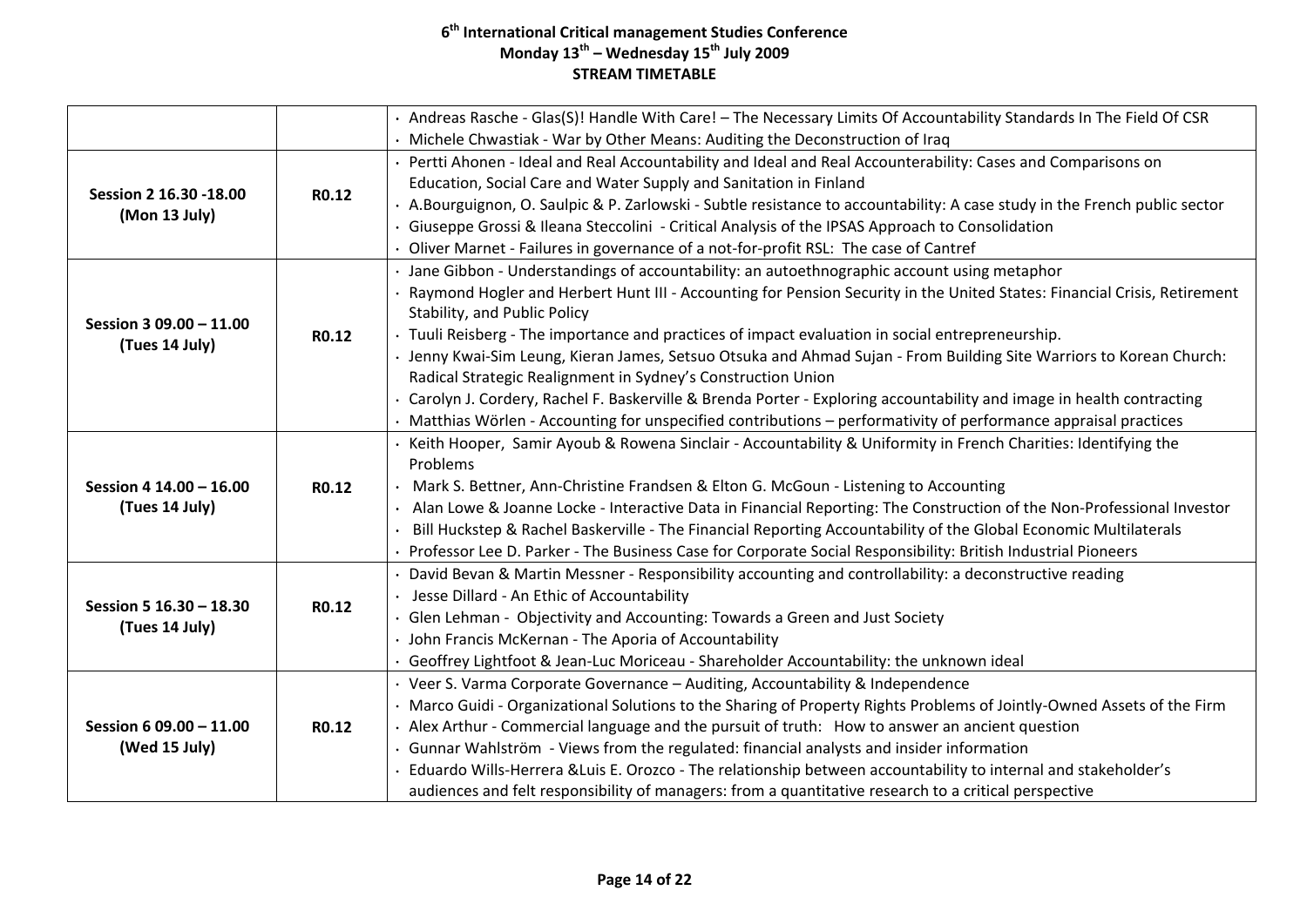| <b>Session</b>                                                       | Room              | <b>Stream 19 Postcolonialism, Development &amp; Globalization</b>                                                                                                                                                                                                                                                                                                                                                                                                               |
|----------------------------------------------------------------------|-------------------|---------------------------------------------------------------------------------------------------------------------------------------------------------------------------------------------------------------------------------------------------------------------------------------------------------------------------------------------------------------------------------------------------------------------------------------------------------------------------------|
| Session 1 15.00 - 16.00<br>(Mon 13 July)                             |                   | · None                                                                                                                                                                                                                                                                                                                                                                                                                                                                          |
| Session 2 16.30 - 18.00<br>(Mon 13 July)                             | R <sub>0.14</sub> | Sadhvi Dar & Amanda Shaw - The Management of Global Human Security - a Critique<br>Nidhi Srinivas - Representing development through management: Understanding the 'management impasse' through<br>three films<br>Pedro Castellano-Masias - Neoliberal slavery and the imperial connection                                                                                                                                                                                      |
| Session 3 09.00 - 11.00<br>(Tues 14 July)                            | R <sub>0.14</sub> | Marie Campbell & Elena Kim - Achieving 'results' in international funded NGOs in Kyrgyzstan: Aid-Effectiveness as<br>discursive coordination of global ruling relations?<br>Rachana Patni - Emotions in Organizations: A postcolonial gaze<br>Christina Schwabenland - The Importance Of Re-Inventing The Wheel: Alternative Models Of Managing; Alternative<br><b>Models Of Management Education</b>                                                                           |
| Session 4 14.00 - 16.00<br>(Tues 14 July)                            | R <sub>0.14</sub> | Rohit Varman - Contested Representations: Understanding Contradictions in Postcolonial Advertising<br>Vinícius Brei & Steffen Böhm- '1L=10L for Africa': Ethical Capitalism, Development and the Marketing of 'Good'<br>William De Maria - Constructing and Deconstructing Corruption: War Notes on the Clash between Economics and<br>Ethnography<br>Asad Aman & Gillian Hopkinson - Hegemony through narratives in a B2B relationship in a former western colony:<br>Pakistan |
| Session 5 16.30 - 18.30<br>(Tues 14 July)<br>Session 6 09.00 - 11.00 | R <sub>0.14</sub> | Qi Xu - The political economy of voice: what happens when an 'essentialised China' has lost its grip?<br>Deirdre Tedmanson - 'Lukautim Bus': Save Our Forests!<br>Patrick Sullivan - Beyond Black and White - A Framework for Overcoming Strategic Threats in Remote Australia<br>Conclusion and future plans                                                                                                                                                                   |
| (Wed 15 July)                                                        |                   | None                                                                                                                                                                                                                                                                                                                                                                                                                                                                            |

| <b>Session</b>                           | <b>Room</b>        | Stream 20: The Role of the Contemplative in Workplace Organization: Exploring Spiritualities, Theologies,<br><b>Philosophies, and Ethics</b>                                                                                                                           |
|------------------------------------------|--------------------|------------------------------------------------------------------------------------------------------------------------------------------------------------------------------------------------------------------------------------------------------------------------|
| Session 1 15.00 - 16.00<br>(Mon 13 July) | R <sub>2</sub> .41 | Michal Izak - Ontos and episteme of organizational spirituality, or what are the rules of the game they are playing?<br>Scott Taylor & Bruno Kahne: By the sweat of your brow: Theodicies of suffering and evil at work<br>Richard H. Roberts - Stream Keynote Address |
| Session 2 16.30 -18.00<br>(Mon 13 July)  | R <sub>2</sub> .41 | Chris Hartt, Doreen MacAuley & Anthony Yue - Judas' legacy: management praxis in Christian organization<br>Mark Hughes - Change management: Hopeful practitioners and despairing academics                                                                             |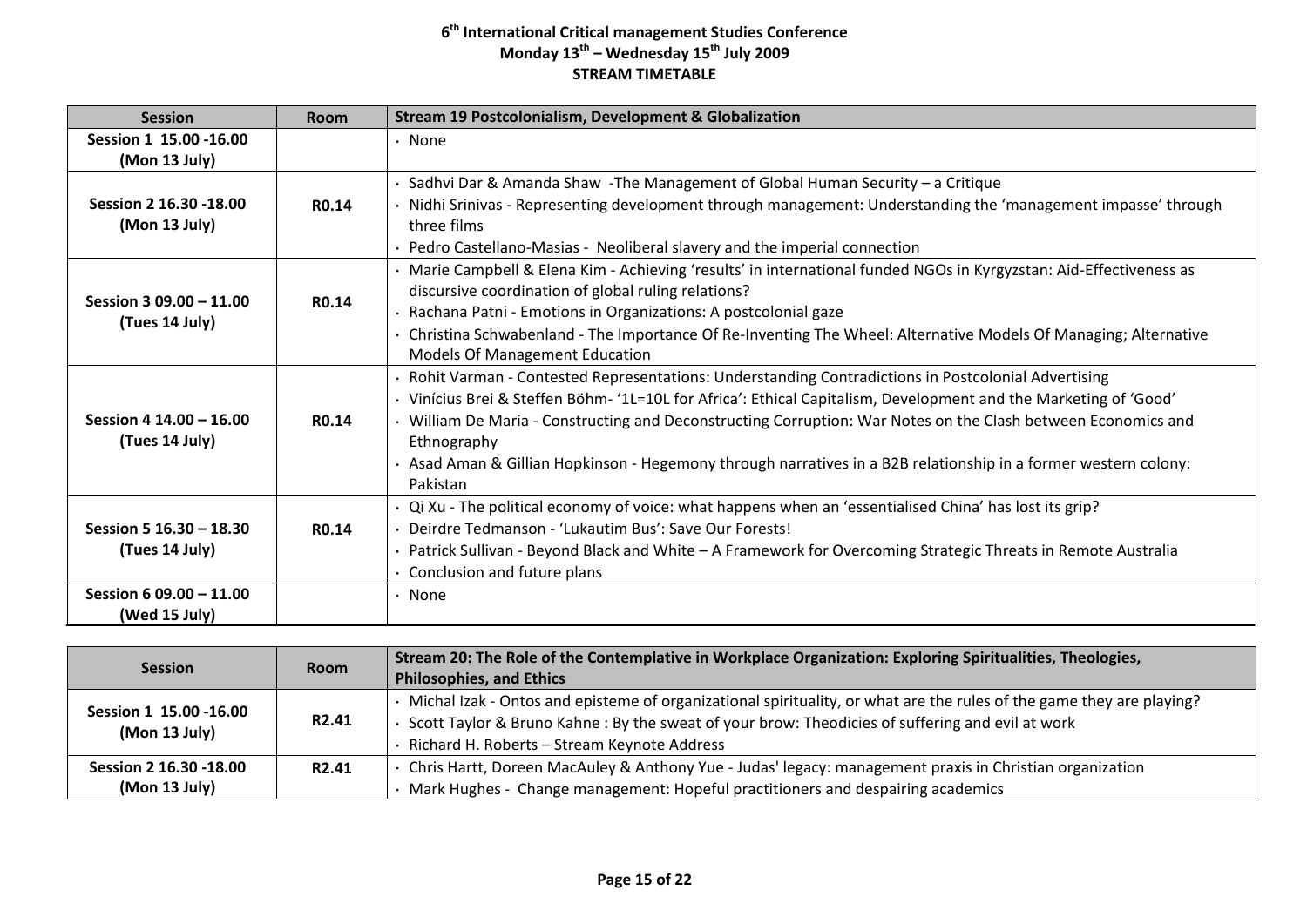|                         |                    | · Pinar Memis & Sule Aydin - False consciousness in corporate ideology through community ideology                      |
|-------------------------|--------------------|------------------------------------------------------------------------------------------------------------------------|
|                         |                    | Diane Skinner - Caring for the organic self: Self-examination through social practice in a self-managing community     |
|                         |                    | Anna Wozniak - Between freedom and obligation: Spirituality in the social context of Georg Hans Simmel                 |
| Session 3 09.00 - 11.00 | R <sub>2</sub> .41 | Peter Case & Jonathan Gosling - Where is the wisdom we have lost in knowledge?: A stoical perspective on personal      |
| (Tues 14 July)          |                    | knowledge management                                                                                                   |
|                         |                    | · Mary Brown & Robert Halsall - Askesis in contemporary organizational life                                            |
| Session 4 14.00 - 16.00 | R <sub>2</sub> .41 | · None                                                                                                                 |
| (Tues 14 July)          |                    |                                                                                                                        |
|                         |                    | • Dian Marie Hosking - Centering the path: Organizing the Buddhist way                                                 |
|                         |                    | Jose Bento de Silva - The spiritual exercises of St. Ignatius of Loyola: A control mechanism?                          |
| Session 5 16.30 - 18.30 | R <sub>2</sub> .41 | · Rene Brohm & Peter Case - Reconsidering organizational participation: A Buddhist perspective                         |
| (Tues 14 July)          |                    | · Rachel Wolfgramm & Cheryl Waetford - Accessing the Contemplative from a Maori Perspective                            |
|                         |                    | Barbara Bigelow & Margarete Arndt - Identifying and suspending taken-for-granted assumptions: The practice of          |
|                         |                    | dialogue                                                                                                               |
|                         |                    | Nina Kivinen - Mundane work in sacred spaces?                                                                          |
|                         |                    | Morten Skjorshammer & Einar Aadland - Faith based hospitals in the secular city: Paralyzing contradiction of           |
|                         |                    | stimulating challenge                                                                                                  |
| Session 6 09.00 - 11.00 | R <sub>2</sub> .41 | Eelco vann den Dool - Spiritual dynamics in social innovation: Emprical research into a 'via transformativa' for       |
| (Wed 15 July)           |                    | organizations                                                                                                          |
|                         |                    | Paul Chadwick - Workplace spirituality and the retention of social workers by children's services directorates         |
|                         |                    | David Weir - The cure of souls and the acceptance of the other: Levinas and MacMurray as a basis for a general ethical |
|                         |                    | framework for management action.                                                                                       |

| <b>Session</b>                          | <b>Room</b>   | Stream 21: Public Sector at "War": Exploring Discources, Practices, Identities                                                                                                                                                                         |
|-----------------------------------------|---------------|--------------------------------------------------------------------------------------------------------------------------------------------------------------------------------------------------------------------------------------------------------|
| Session 1 15.00 -16.00<br>(Mon 13 July) | <b>SS0.13</b> | Teresa Waring - Power, Politics and Project Management in the Public Sector: Lived experiences of frontline troops in<br>the North of England                                                                                                          |
|                                         |               | Rick Vogel - Frames and Counter: Frames in the Discourse on New Public Management: The German Case                                                                                                                                                     |
| Session 2 16.30 -18.00<br>(Mon 13 July) | SS0.13        | Basu Shubhabrata & N. Ravichandran - The Knowledge Edge of the Public Sector: A Case on BHEL, an Indian State<br><b>Owned Enterprise</b><br>Christine Davis - Consultants at work: the propaganda war<br>Jim Cowen - The Continuity of Practice Worlds |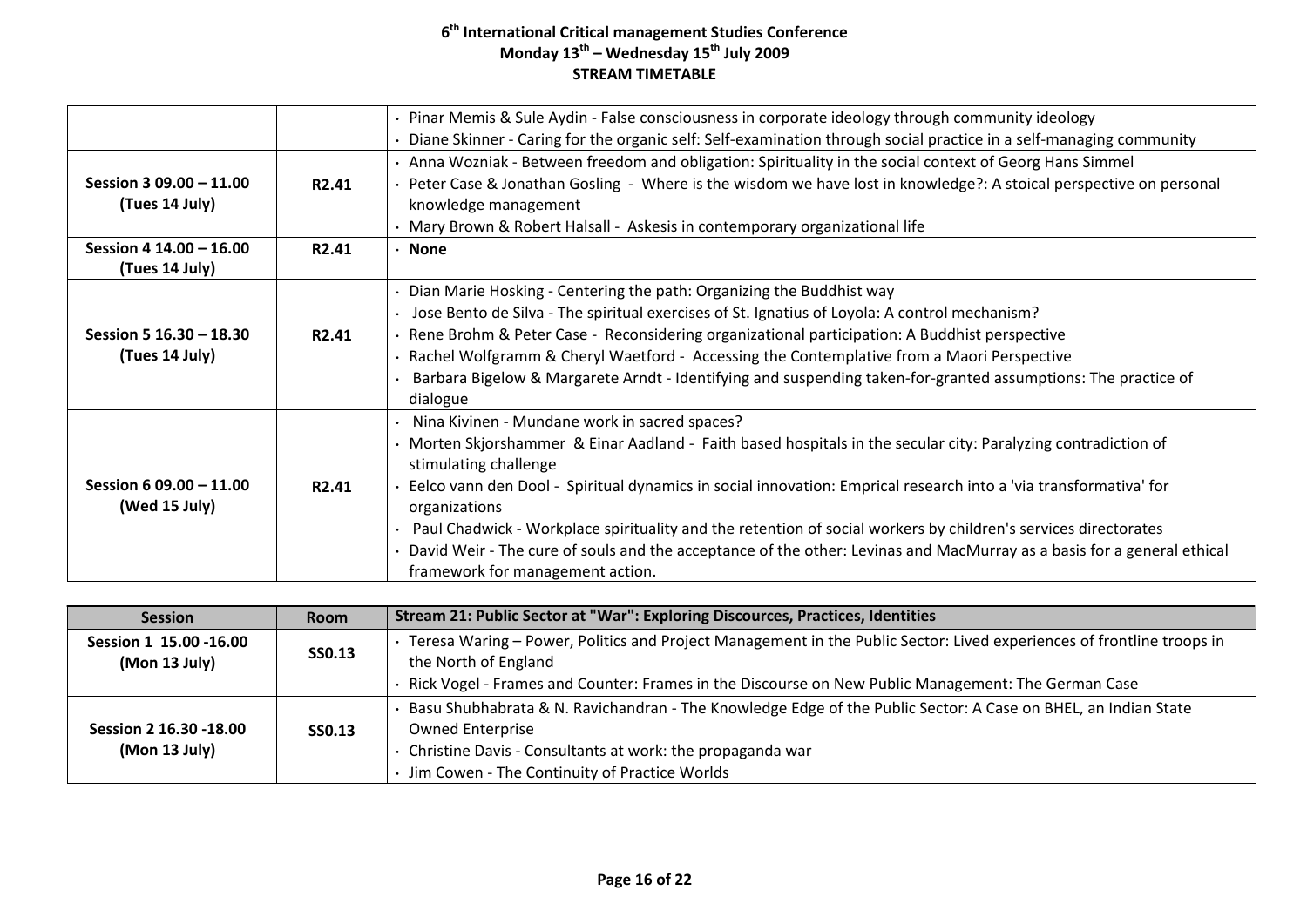| Session 3 09.00 $-$ 11.00<br>(Tues 14 July) | <b>SS0.13</b> | Pia Bramming, Anders Bojesen, Krisitan Gylling Olesen - I'm a professional, why don't you trust me - the ambiguous<br>struggle for professionalization in the Danish public sector<br>Helen M. Gunter - The leadership delusion and public sector educational reform<br>Patricia A.L Ehrensal - Scary Move I, II, and III: The Use of "Documentaries" in the War on Schools<br>· Tanja Vilen - In Between the Identities - Struggling with the Aesthetics and Economics in Opera Production Practices           |
|---------------------------------------------|---------------|-----------------------------------------------------------------------------------------------------------------------------------------------------------------------------------------------------------------------------------------------------------------------------------------------------------------------------------------------------------------------------------------------------------------------------------------------------------------------------------------------------------------|
| Session 4 14.00 - 16.00<br>(Tues 14 July)   | SS0.13        | · Jean Matthews & Paul T. Thomas - Discursive Warfare in the NHS? A Foucauldian Exploration of Dispotif Power<br>· Jacky Eyres - Pragmatic Imperfectionism: working with clinician-manager difference in the national health service<br>Ronald Hartz, Andrea Fried & Elke Weik - Discussion - Perspectives of Critical Public Management Studies<br>Laurant Taskin - Is telework in a bureaucratic environment something conventional?<br>Rachael Finn, Mark Learmonth & Patrick Reedy - 'Teams': The very idea |
| Session 5 16.30 - 18.30<br>(Tues 14 July)   |               | • None                                                                                                                                                                                                                                                                                                                                                                                                                                                                                                          |
| Session 6 09.00 $-$ 11.00<br>(Wed 15 July)  |               | None                                                                                                                                                                                                                                                                                                                                                                                                                                                                                                            |

| <b>Session</b>                           | <b>Room</b>    | <b>Stream 22: Enterprising Cultures</b>                                                                                  |
|------------------------------------------|----------------|--------------------------------------------------------------------------------------------------------------------------|
|                                          | Ramphal        | Karin Berglund & Dr. Wendy Cukier: The Making of a Critical Project                                                      |
| Session 1 15.00 - 16.00<br>(Mon 13 July) | Lecture        | Susan Trenholm: Social Entrepreneurship: A Critical Analysis                                                             |
|                                          | <b>Theatre</b> | David Wier, Mzamo P. Mangaliso & Nomazengele A. Mangaliso - Ubuntu and Wasta as models of Enterprise                     |
|                                          |                |                                                                                                                          |
|                                          | Ramphal        | Karen Verduyn & Chris Steyaert - Tracing Narrative Approaches in Entrepreneurship Researchs                              |
| Session 2 16.30 - 18.00                  | <b>Lecture</b> | Anders W Johansson, Dun-Hou Tsai; Shao-Yi Lin & Ming-Rea Kao - Stories within and behind the story: A                    |
| (Mon 13 July)                            | <b>Theatre</b> | Representation of Entrepreneurial Process                                                                                |
|                                          |                | Leonie Kelleher - Schumpeter, Legal Bahnbrechen, Entrepreneurship, Silence and Story- Australian Native Title            |
|                                          | Ramphal        | · Hèla Yousfi & Laurence Romani - Enterprising culture or culturising entrepreneurship? How local re-interpretation of   |
| Session $309.00 - 11.00$                 | <b>Lecture</b> | American management techniques reveals the socio-cultural context of enterprising: the Tunisian case of Poulina          |
| (Tues 14 July)                           |                | · Yunxia Zhu - Practically Wise Entrepreneurship for China's Transition Economy                                          |
|                                          | <b>Theatre</b> | · Jane Hession - The Role of Social and Human Capital in the Growth and Profitability of Ethnic Enterprises in the Irish |
|                                          |                | Economy                                                                                                                  |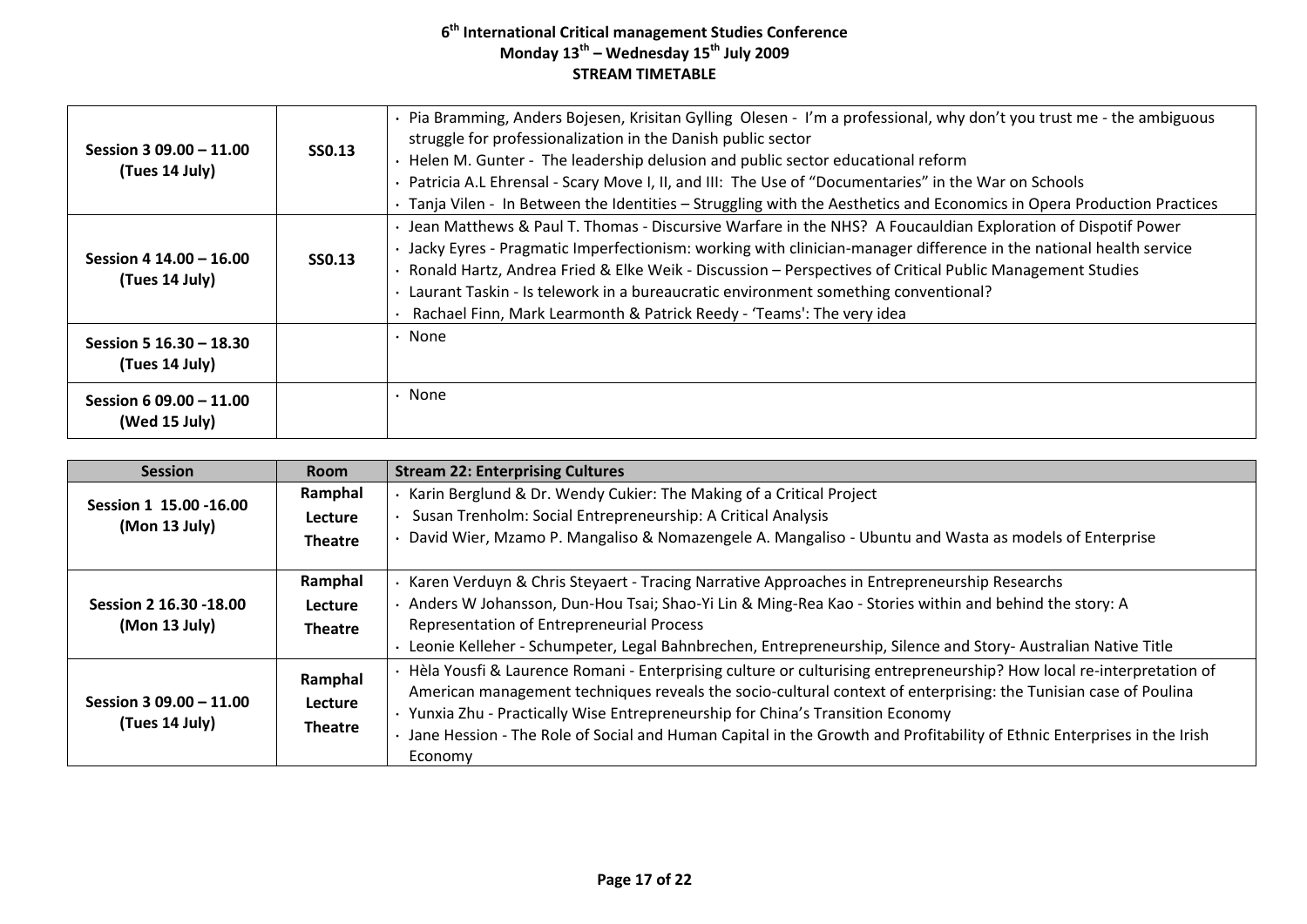| Session 4 14.00 - 16.00<br>(Tues 14 July) | Ramphal<br>Lecture<br><b>Theatre</b> | Dr. María Luisa Esteban-Salvador, M.P. Blasco Burriel, I. Brusca-Alijarde, V. Condor-López & M. Labrador-Barrafón -<br>Women-owned businesses: an exploratory analysis<br>Emília Fernandes & Carlos Cabral-Cardoso - Respect", "will" and "women-others": Playing the "in-between" role in the<br>discursive construction of gendered and entrepreneurial subjectivities<br>Cristian Eugenio Orellana Pino - The Power Of The Gender Towards The Innovation Process: Enterprising Speech<br>Perspectives In Chile<br>Frances Tomlinson, Hilary Farnworth, Kiran Kalsi, Fiona Colgan, & Ann Reynard - Talking about my generation':<br>narratives of continuity and change in the production of women 'olderpreneurs' |
|-------------------------------------------|--------------------------------------|----------------------------------------------------------------------------------------------------------------------------------------------------------------------------------------------------------------------------------------------------------------------------------------------------------------------------------------------------------------------------------------------------------------------------------------------------------------------------------------------------------------------------------------------------------------------------------------------------------------------------------------------------------------------------------------------------------------------|
| Session 5 16.30 - 18.30<br>(Tues 14 July) |                                      | None                                                                                                                                                                                                                                                                                                                                                                                                                                                                                                                                                                                                                                                                                                                 |
| Session 6 09.00 - 11.00<br>(Wed 15 July)  | Ramphal<br>Lecture<br><b>Theatre</b> | Cornelia Wilson & Professor Yvonne Guerrier - 'Disadvantaged' young people and entrepreneurship<br>Anita Greenhill & Gordon Fletcher - Blog/Shop: Technology and grassroots Management<br>Ulf Richter - Extended Operations Management<br>Deirdre Tedmanson, Caroline Essers & Lia Bryant - Intersection of gender, ethnicity and entrepreneurship: Narratives of<br>Turkish Muslim women entrepreneurs in the Netherlands and Australia                                                                                                                                                                                                                                                                             |

| <b>Session</b>          | <b>Room</b>     | <b>Stream 23: After Dark</b>                                                                                            |
|-------------------------|-----------------|-------------------------------------------------------------------------------------------------------------------------|
| Session 1 15.00 -16.00  |                 | $\cdot$ None                                                                                                            |
| (Mon 13 July)           |                 |                                                                                                                         |
| Session 2 16.30 -18.00  |                 | $\cdot$ None                                                                                                            |
| (Mon 13 July)           |                 |                                                                                                                         |
| Session 3 09.00 - 11.00 |                 | Stephen Linstead – From the dark end of the street to the bright side of the road? Sex work in and out of the limelight |
| (Tues 14 July)          | <b>FME A023</b> | Daniel Tschofen – Organizing practices of upper level marihuana dealers                                                 |
|                         |                 | $\cdot$ Vincent Pieterse – Thanks for the opposition.                                                                   |
|                         |                 | · David Weir - "Here it comes! Here comes the night!"                                                                   |
| Session 4 14.00 - 16.00 | <b>FME A023</b> | Heather Hopfl - Norton by night: A photo-ethnographic study of Norton village                                           |
| (Tues 14 July)          |                 | · Tony O' Shea - After Dark: The local bar                                                                              |
|                         |                 | · Hugo Letiche - "Shadows on San Saturnin"/provisional title                                                            |
| Session 5 16.30 - 18.30 |                 | $\cdot$ None                                                                                                            |
| (Tues 14 July)          |                 |                                                                                                                         |
| Session 6 09.00 - 11.00 |                 | $\cdot$ None                                                                                                            |
| (Wed 15 July)           |                 |                                                                                                                         |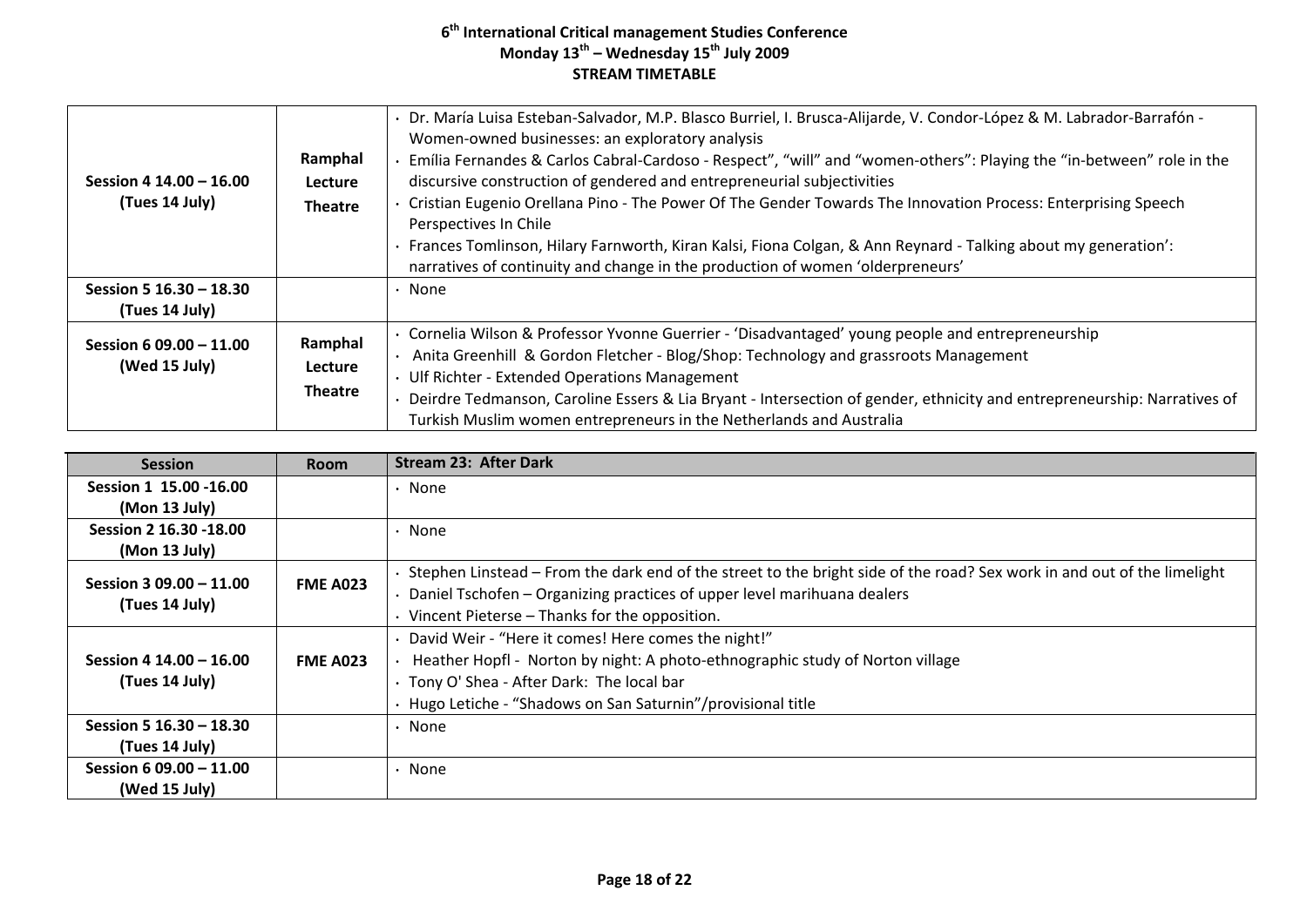| <b>Session</b>          | <b>Room</b>   | <b>Stream 24 : Elites</b>                                                                                          |
|-------------------------|---------------|--------------------------------------------------------------------------------------------------------------------|
| Session 1 15.00 - 16.00 | <b>SS0.19</b> | <b>Rethinking Elite Theory</b>                                                                                     |
|                         |               | · Ray Loveridge - Elites -new, old and emergent                                                                    |
| (Mon 13 July)           |               | Mike Reed - Theorising Power/Domination and Studying Organizational elites: a critical realist perspective         |
|                         |               | <b>New Financial Elites</b>                                                                                        |
| Session 2 16.30 - 18.00 | SS0.19        | · Julie Froud, Sarah Green and Karel Williams - Private equity, moneymaking and trust                              |
| (Mon 13 July)           |               | Clea Bourne -Trust as a discursive process produced by financial elites: a communications perspective              |
|                         |               | Paul Conville - The ideologies of philanthro-capitalist elites                                                     |
|                         |               | International managers as elites                                                                                   |
|                         |               | · Fiona Moore - More Global than thou: comparing managers, globalization and transnationalism in a German bank and |
| Session 3 09.00 - 11.00 | SS0.19        | a German automobile manufacturer                                                                                   |
| (Tues 14 July)          |               | Mehdi Boussebaa - The emergence of transnational communities in global professional service firms: the core-       |
|                         |               | periphery problematic                                                                                              |
|                         |               | Martina Metttgenberg - Of International Managers, Global Leaders and Cosmoprats                                    |
|                         |               | National studies of elite formation in the contemporary period                                                     |
| Session 4 14.00 - 16.00 | SS0.19        | · Voicu Sucala - Elites on transition: post-communist experience                                                   |
| (Tues 14 July)          |               | David Thomas, Eric Davoine & Andre Mach - From National to Globalised Elites in Swiss Companies                    |
|                         |               | Saskia Freye - German Corporate Elites in Flux 1960-2005                                                           |
|                         |               | <b>International elites</b>                                                                                        |
| Session 5 16.30 - 18.30 | <b>SS0.19</b> | · Jonathan Murphy - How would you map the global elite?                                                            |
| (Tues 14 July)          |               | Glenn Morgan & Sigrid Quack - Cashing in and cashing out in national and transnational elite formation             |
|                         |               | · Francois-Xavier Dudouet, Eric Gremont & Antoine Vion - Eurozone's Business Networks                              |
|                         |               | Power and culture in the formation of elites                                                                       |
|                         |               | · Mairie Maclean, Charles Harvey, Robert Chia - Reflexivity amongst business elites: a Bourdieusian perspective    |
| Session 6 09.00 - 11.00 | SS0.19        | · Christian Schmidt-Wellenburg - Elite formation as symbolic closure: analyzing the management discourse from a    |
| (Wed 15 July)           |               | Bourdieusian perspective                                                                                           |
|                         |               | • Alexander Kouzmin & Kym Thorne - Invisibility, Oligarchic Isomorphism and Hegemony                               |
|                         |               | Marieke van den Brink & Yvonne Benschop - Recruitment of elites: symbolic capital at work                          |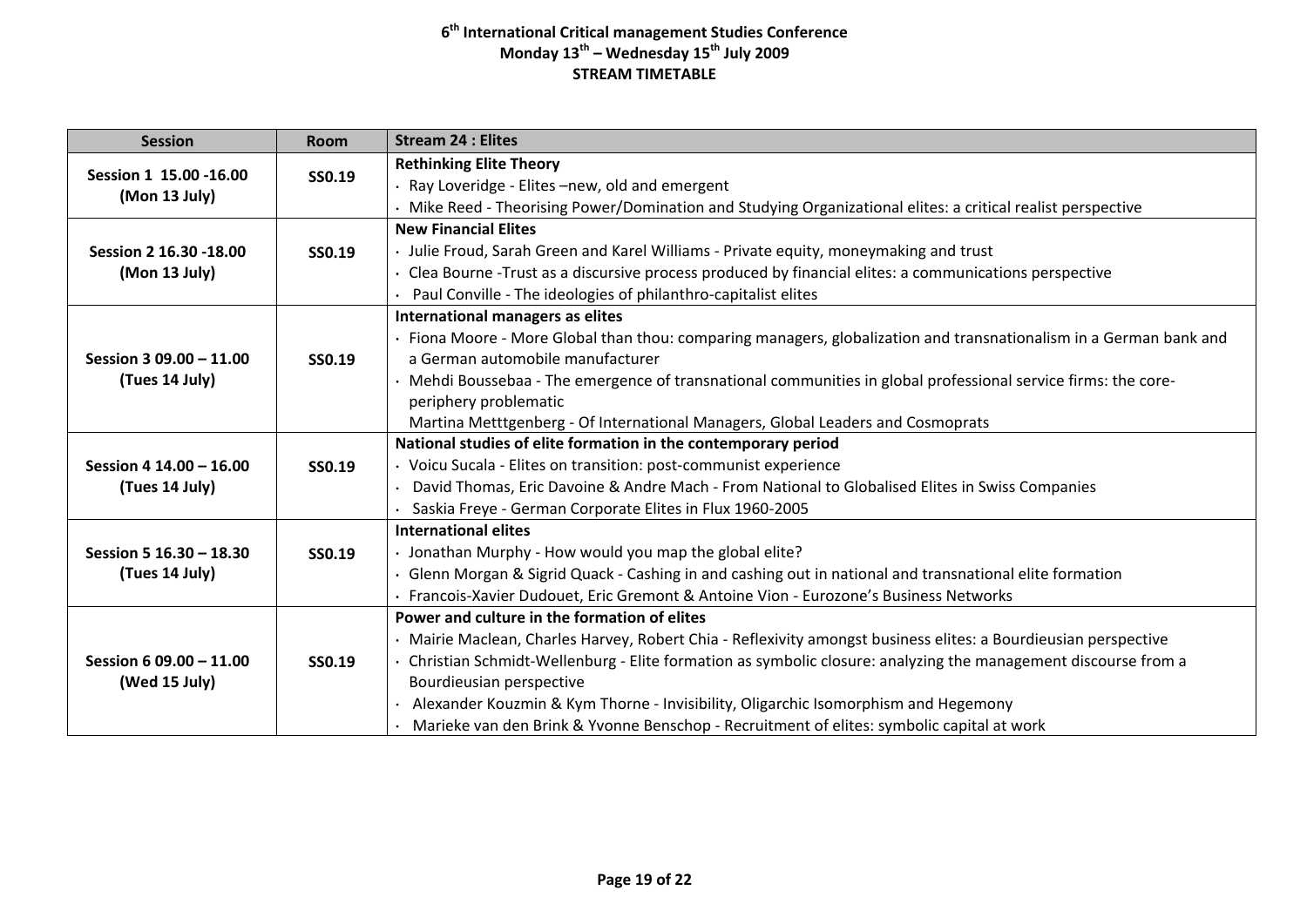| <b>Session</b>                            | <b>Room</b>       | Stream 25: The Environmental Challenge: Exploring Practices of the Past, Present and Future                                                                                       |
|-------------------------------------------|-------------------|-----------------------------------------------------------------------------------------------------------------------------------------------------------------------------------|
| Session 1 15.00 -16.00                    | R1.15             | Steffen Böhm & Andrew Hoffman, Siddhartha Dabhi: Introduction<br>· John Fenwick & Jane Gibbon: Governing the Sustainable School: A Co-operative Response to the Environmental     |
| (Mon 13 July)                             |                   | Challenge                                                                                                                                                                         |
| Session 2 16.30 - 18.00                   | R1.15             | Kalim U. Shah - Mirror, mirror on the wall, who's the greenest of them all?                                                                                                       |
| (Mon 13 July)                             |                   | Oleg Koefoed -Sustensions of complexity: art, business and planning in the age of sustainable                                                                                     |
|                                           |                   | · Alex Coltro - Socio-environment institutional practices and the critical conscientious consumer: Unveiling, significance,<br>valuation and communicational critical suggestions |
| Session 3 09.00 - 11.00<br>(Tues 14 July) | R <sub>1.15</sub> | Maria Ceci Misoczky- Contemporary Environmental Issues in Latin America: Political implications of adopting the<br>discourse of development                                       |
|                                           |                   | James Van Alstine-Contesting and constructing the discretionary space for corporate environmentalism in post-<br>apartheid South Africa                                           |
|                                           |                   | · Thereza Raquel Sales de Aguiar & Jan Bebbington - The UK ETS influence on Global Climate Disclosure: A Study<br><b>Exploring Institutional Pressures</b>                        |
| Session 4 14.00 - 16.00<br>(Tues 14 July) | R1.15             | Egerton Cartin - How do structural conditions affect actor positioning in water management conflicts?: negotiation<br>over hydro-electric dam construction in Portugal            |
|                                           |                   | Andrew Hoffman - Structure and Role Heterogeneity in Organizational Fields: Evolving Board Interlocks in the<br><b>Environmental Movement</b>                                     |
|                                           |                   | · Michela Betta, Robert Jones & James Latham - Governmentality and Climate Change                                                                                                 |
| Session 5 16.30 - 18.30                   | R <sub>1.15</sub> | Bobby Banerjee & Annabel-Mauve Bonnefous - Limits of green management: towards an environmental governance                                                                        |
| (Tues 14 July)                            |                   | framework                                                                                                                                                                         |
|                                           |                   | Steffen Böhm, Andrew Hoffman & Siddhartha Dabhi - Conclusions                                                                                                                     |
| Session 6 09.00 - 11.00<br>(Wed 15 July)  |                   | · None                                                                                                                                                                            |

| <b>Session</b>                          | <b>Room</b>       | <b>Workshop: Towards Critical Governance Studies</b> |
|-----------------------------------------|-------------------|------------------------------------------------------|
| Session 1 15.00 -16.00<br>(Mon 13 July) | R <sub>1.03</sub> | Jonathan Davies & Andre Spicer: Networks             |
|                                         |                   | Angus Cameron: Space                                 |
|                                         |                   | <b>Stewart Ranson: Citizens</b>                      |
| Session 2 16.30 -18.00<br>(Mon 13 July) |                   | Paul DuGay & Penny Tuck: Money                       |
|                                         |                   | Hugh Willmott & Alessia Contu: Science               |
|                                         |                   | Steve Fuller: The University (TBC)                   |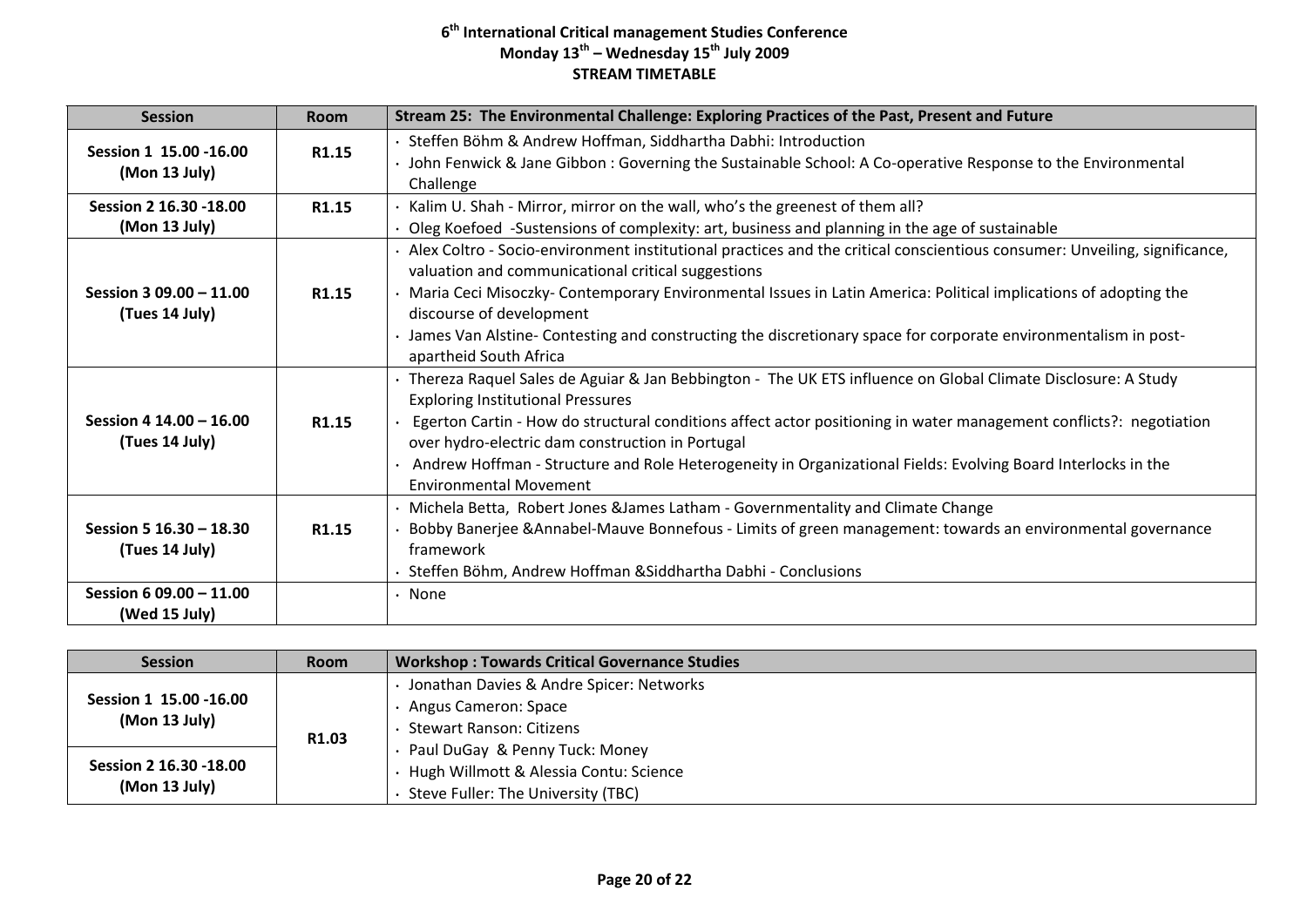| <b>Session</b>                           | <b>Room</b>     | <b>Workshop: Critical Marketing</b>                                                                                                                                                                                                                                                                                                        |
|------------------------------------------|-----------------|--------------------------------------------------------------------------------------------------------------------------------------------------------------------------------------------------------------------------------------------------------------------------------------------------------------------------------------------|
| Session 1 15.00 - 16.00<br>(Mon 13 July) | <b>FME A023</b> | Part 1 - Presentations:<br>· Sharon Schembri: Critical Marketing in action: What does it look like?<br>Aliakbar Jafari: Strategising Critical Marketing by Reinventing Traditions: A Pedagogical Perspective<br>Anthony Lowrie: The Concrete Fix: the Lacanian Attitude towards the Object as a Critical Approach to Consumer<br>Behaviour |
| Session 2 16.30 -18.00<br>(Mon 13 July)  |                 | Per Skalen: Service Marketing and Subjectivity: The Shaping of Customer-Oriented Employees<br>· Lisa O'Malley: Towards a Critical Pedagogy of Marketing<br>. Part 2- Open Discussion (with panel members, participants and audience).                                                                                                      |

| <b>Session</b>                            | <b>Room</b>    | Workshop: Revisiting CMS Manifestos: Challenging to Rebuild - A Debate and Workshop |
|-------------------------------------------|----------------|-------------------------------------------------------------------------------------|
| Session 4 14.00 - 16.00<br>(Tues 14 July) | <b>SSO.20</b>  | Revisiting CMS Manifestos: Challenging to Rebuild - A Debate and Workshop.          |
|                                           |                | Cynthia Dereli                                                                      |
|                                           |                | Neal Lawson                                                                         |
| Session 5 16.30 - 18.30<br>(Tues 14 July) |                | Elizabeth Rivers                                                                    |
|                                           | Ramphal        | Simon Western                                                                       |
|                                           | <b>Lecture</b> | Peter Stokes                                                                        |
|                                           | <b>Theatre</b> | Andre Spicer                                                                        |

| <b>Session</b>          | <b>Room</b>   | <b>Workshop: Industrial Relations and CMS</b>               |
|-------------------------|---------------|-------------------------------------------------------------|
|                         |               | Industrial Relations and CMS                                |
|                         |               | · Introductory remarks - Melanie Simms                      |
| Session 4 14.00 - 16.00 | <b>SSO.09</b> | Papers x 4: (Each session: 20 min presentation, 10 min Q&A) |
| (Tues 14 July)          |               | · Peter Ackers                                              |
|                         |               | $\cdot$ Ed Heery                                            |
|                         |               | • Peter Blok                                                |
|                         |               | $\cdot$ Ray Holger                                          |
| Session 5 16.30 - 18.30 | <b>SS0.11</b> |                                                             |
| (Tues 14 July)          |               | Roundtable discussion (45 minutes):                         |
|                         |               | Themes of papers                                            |